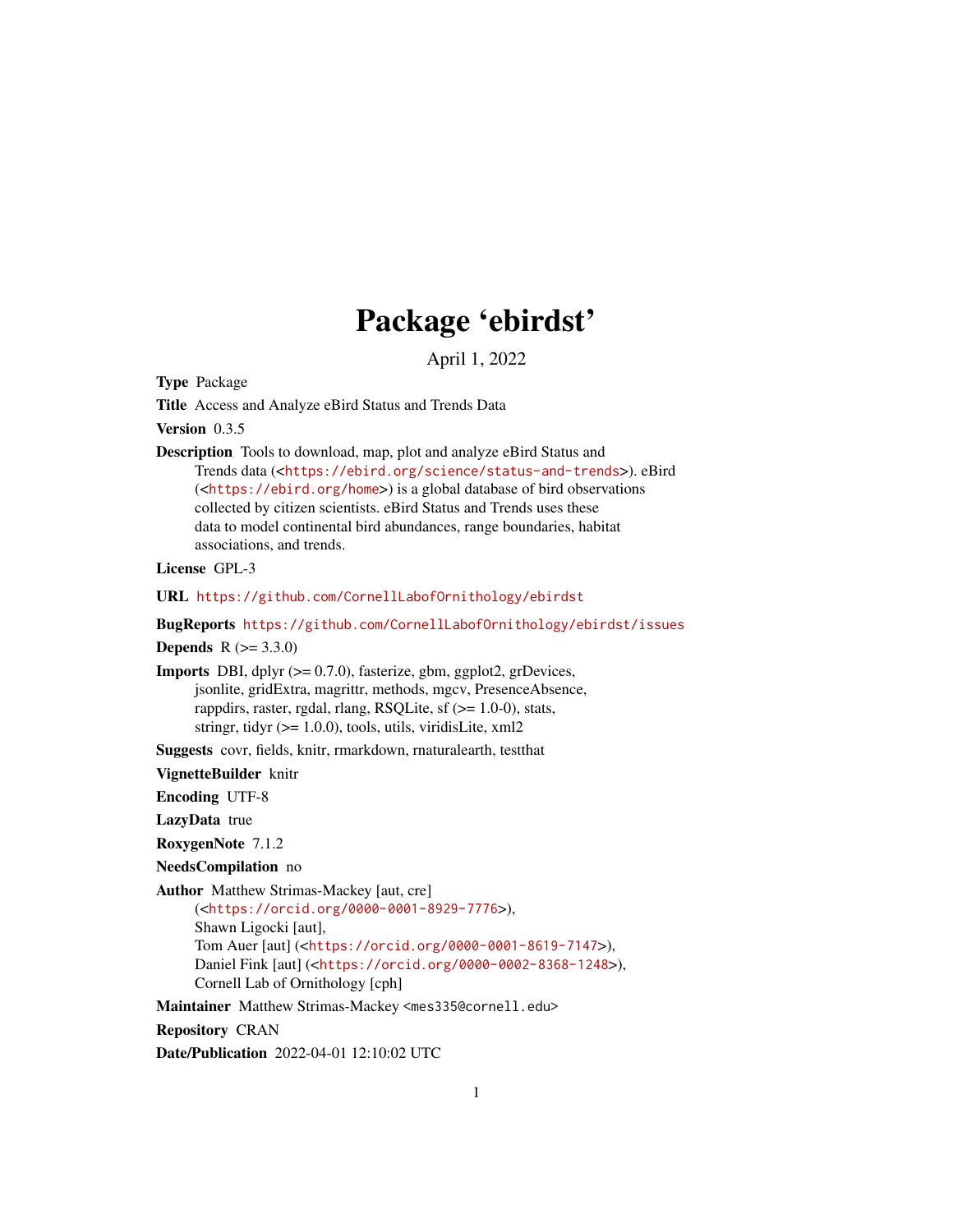# <span id="page-1-0"></span>R topics documented:

|  | 39                  |
|--|---------------------|
|  | 37                  |
|  | 36                  |
|  | 35                  |
|  | 34                  |
|  | 33                  |
|  | 32                  |
|  | 31                  |
|  | 29                  |
|  | 28                  |
|  | 27                  |
|  | 26                  |
|  | 25                  |
|  | 24                  |
|  | 23                  |
|  | 22                  |
|  | 21                  |
|  | 20                  |
|  | 19                  |
|  | 19                  |
|  | 18                  |
|  | 17                  |
|  | 16                  |
|  | 15                  |
|  | 14                  |
|  | 12                  |
|  | 10                  |
|  | 8                   |
|  | 7                   |
|  | $\overline{7}$      |
|  | 6                   |
|  | $\overline{4}$<br>5 |
|  | $\overline{4}$      |
|  | 3                   |
|  | $\overline{2}$      |
|  |                     |

abundance\_palette *eBird Status and Trends color palettes for mapping*

# Description

Generate the color palettes used for the eBird Status and Trends relative abundance maps.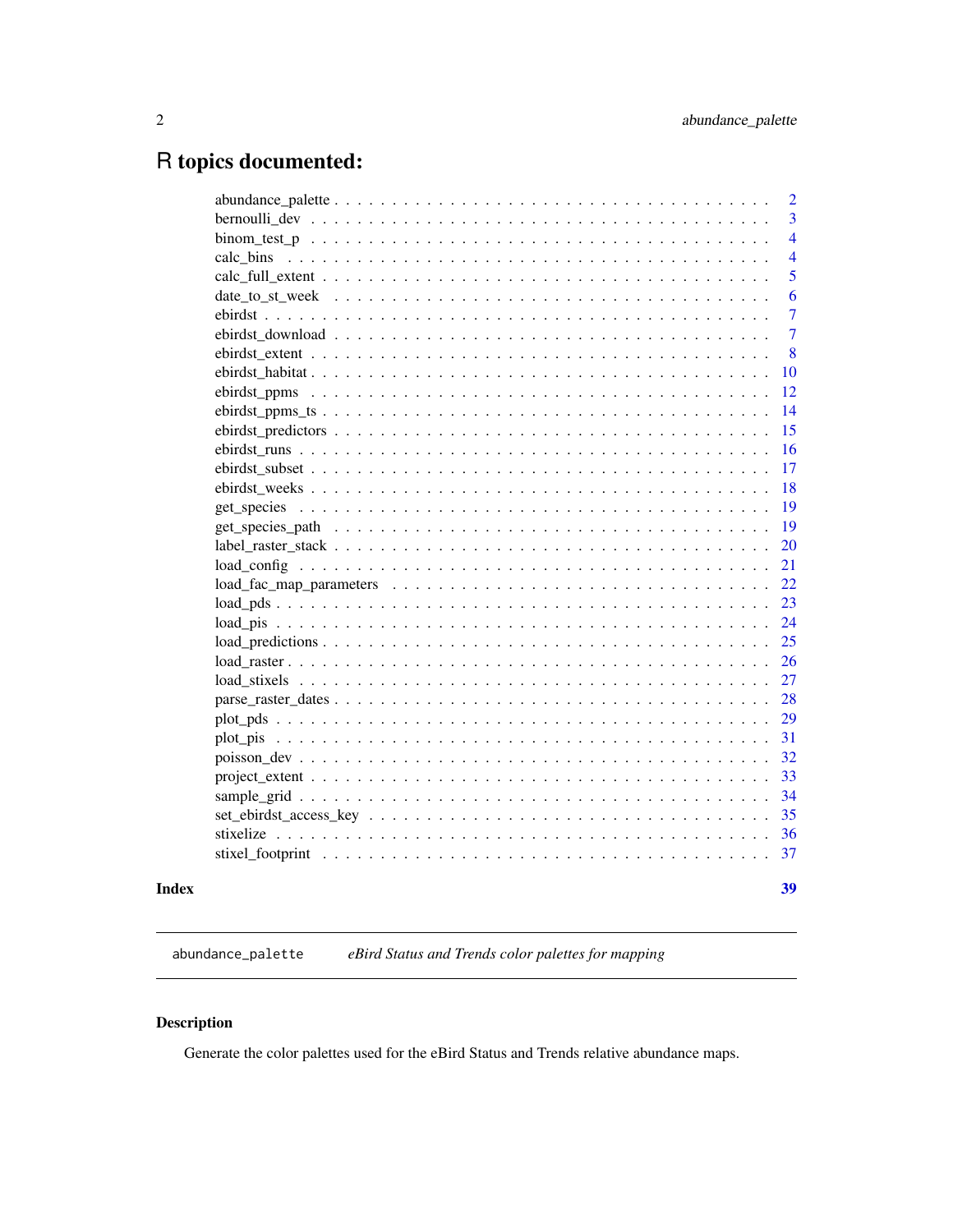# <span id="page-2-0"></span>bernoulli\_dev 3

# Usage

```
abundance_palette(
 n,
 season = c("weekly", "breeding", "nonbreeding", "migration", "prebreeding_migration",
    "postbreeding_migration", "year_round")
\lambda
```
# Arguments

|        | integer; the number of colors to be in the palette.                               |
|--------|-----------------------------------------------------------------------------------|
| season | character; the season to generate colors for or "weekly" to get the color palette |
|        | used in the weekly abundance animations.                                          |

# Value

A character vector of hex color codes.

# Examples

```
# breeding season color palette
abundance_palette(10, season = "breeding")
```
bernoulli\_dev *Bernoulli deviance*

#### Description

Bernoulli deviance

# Usage

```
bernoulli_dev(obs, pred)
```
# Arguments

| obs  | numeric; observed values.  |
|------|----------------------------|
| pred | numeric; predicted values. |

# Value

A named numeric vector with three elements: model deviance, mean deviance, and deviance explained.

```
obs \leq c(1, 1, 1, 0, 0, 0)pred <- c(0.9, 0.8, 0.7, 0.3, 0.1, 0.2)
ebirdst:::bernoulli_dev(obs, pred)
```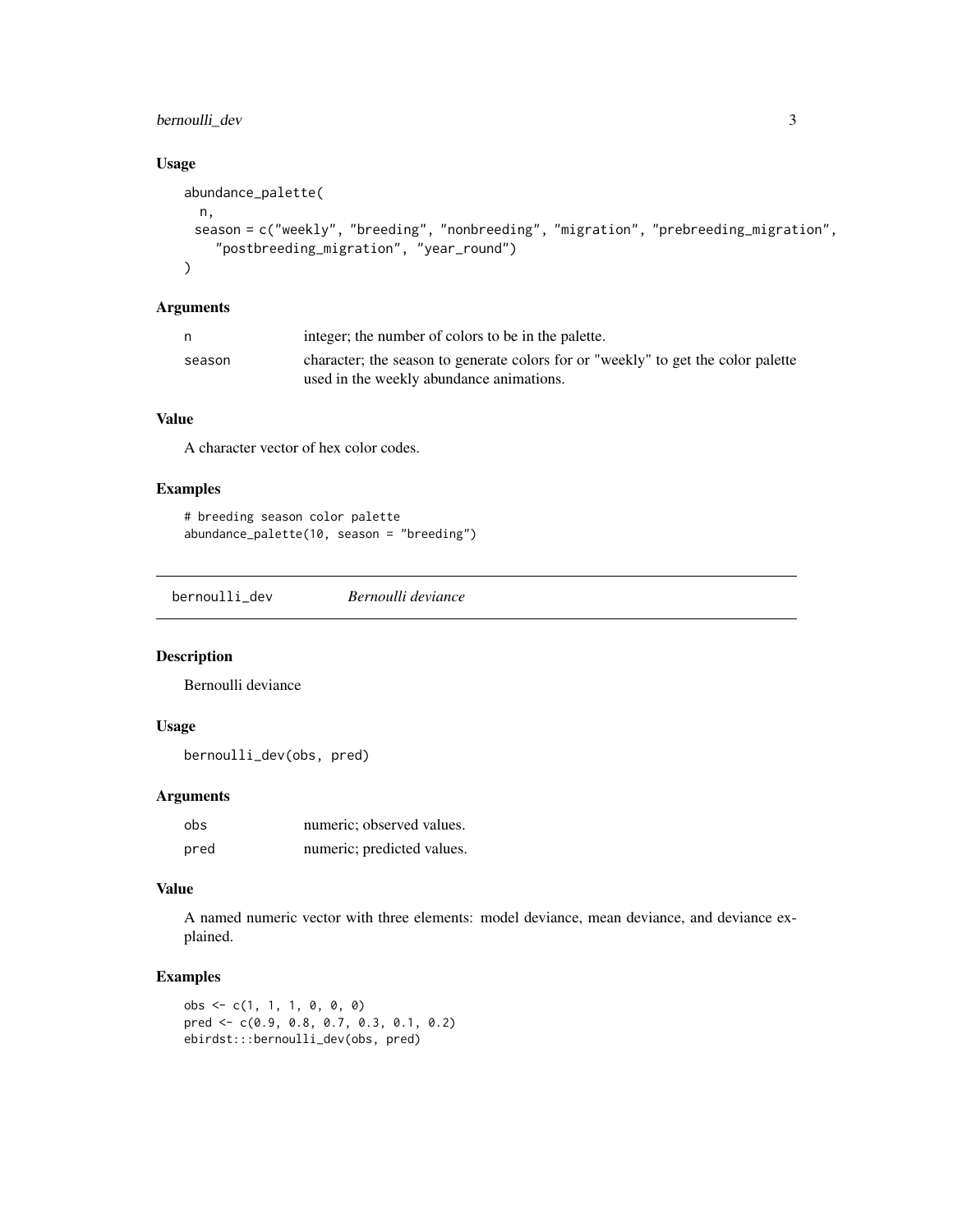<span id="page-3-0"></span>

# Description

Binomial test for ensemble support

# Usage

```
binom_test_p(x, pat_cutoff = 1/10)
```
# Arguments

|            | numeric; named numeric vector with values for "pat" and "pi_es". |  |
|------------|------------------------------------------------------------------|--|
| pat_cutoff | numeric; percent above threshold cutoff                          |  |

# Value

A numeric p-value.

#### Examples

 $ebirdst:::binom_test_p(c(pat = 0.1, pi-es = 75))$ 

calc\_bins *Calculates relative abundance bins (breaks) based for mapping*

# Description

Mapping species abundance across the full-annual cycle presents a challenge, in that patterns of concentration and dispersion in abundance change throughout the year, making it difficult to define color bins that suit all seasons and accurately reflect the detail of abundance predictions. To address this, when mapping the relative abundance data, we recommend using quantile bins based on the underlying count distribution, adjusted according to the relative abundance distribution. To access pre-calculated bins for the full annual cycle use [load\\_fac\\_map\\_parameters\(\)](#page-21-1).

#### Usage

```
calc_bins(abundance, count)
```
# Arguments

| abundance | Raster object: eBird Status and Trends relative abundance data cube, or a subset<br>of the data cube. |
|-----------|-------------------------------------------------------------------------------------------------------|
| count     | Raster object; eBird Status and Trends count data cube, or a subset of the data<br>cube.              |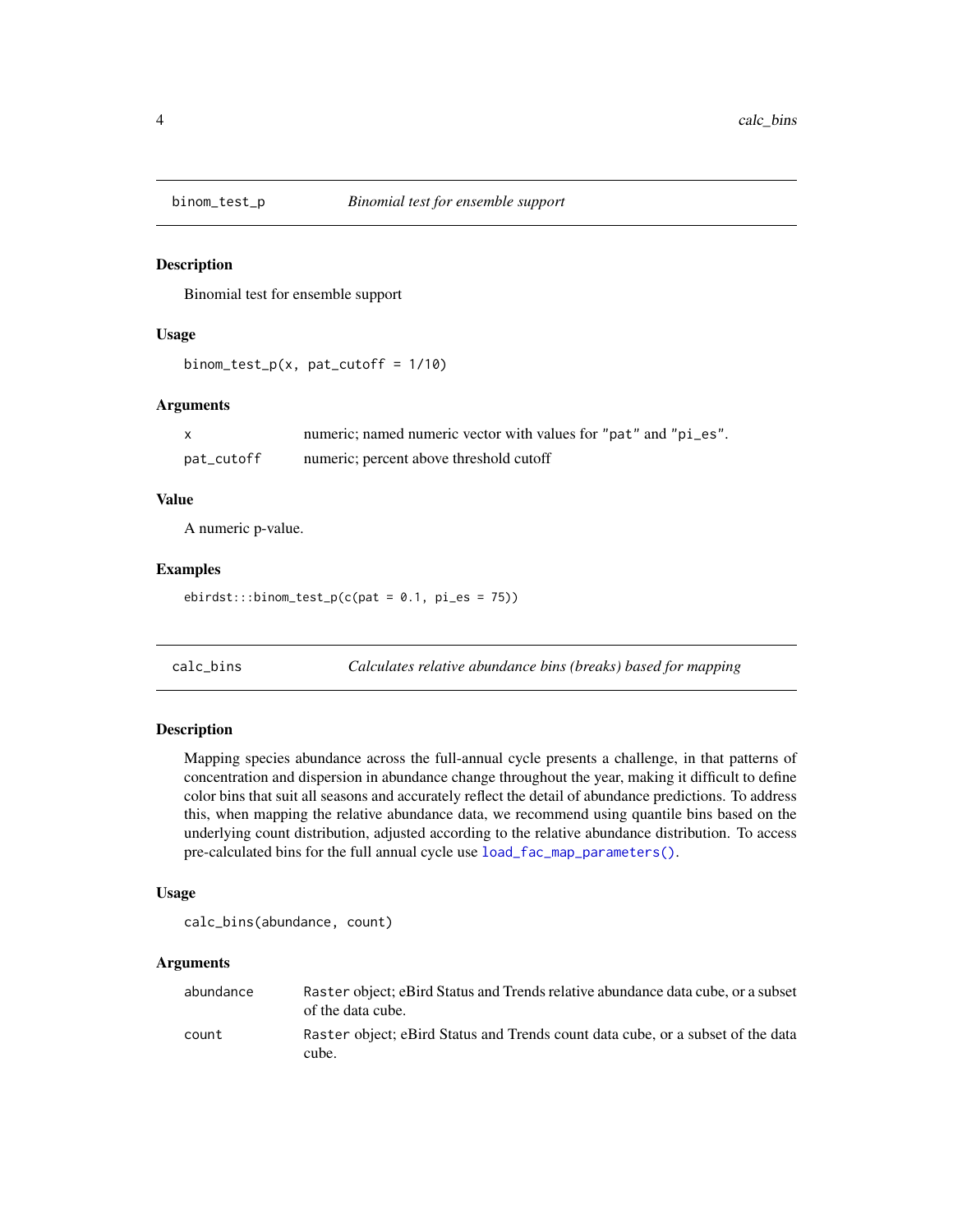# <span id="page-4-0"></span>Value

A numeric vector defining the breaks of the relative abundance bins. In addition, the labels attribute of this vector provides the 5th, 50th, and 95th quantile of abundance, which can be used to label the bottom, middle, and top of a legend.

#### Examples

```
## Not run:
# download example data
path <- ebirdst_download("example_data")
# or get the path if you already have the data downloaded
path <- get_species_path("example_data")
# abundance data
abd <- load_raster(path, "abundance")
# count data
cnt <- load_raster(path, "count")
# calculate bins for a single week for this example
bins <- calc_bins(abd, cnt)
## End(Not run)
```
calc\_full\_extent *Calculate the spatial extent of non-zero data in a raster*

# Description

eBird Status and Trends data cubes are defined over broad areas, filling in regions where the species doesn't occur with zeros (predicted absences) or NAs (regions where models weren't fit). When producing maps, it's best to only display the spatial extent where the species occurs. To show determine an ideal extent for mapping, this function trims away 0 and NA values. When called on a RasterStack (e.g., a data cube consisting of all 52 weeks), this function returns the extent of occurrence across all layers.To access a pre-calculated extent for the full annual cycle use [load\\_fac\\_map\\_parameters\(\)](#page-21-1).

#### Usage

```
calc_full_extent(x, aggregate = TRUE)
```
### Arguments

|           | Raster object; either a full 52-week data cube or a subset.                                                                                                    |
|-----------|----------------------------------------------------------------------------------------------------------------------------------------------------------------|
| aggregate | logical; whether data should be aggregated by a factor of 3 in each dimension<br>prior to calculating the extent. When working with the high resolution cubes, |
|           | data should be aggregated otherwise processing times will be extremely long.                                                                                   |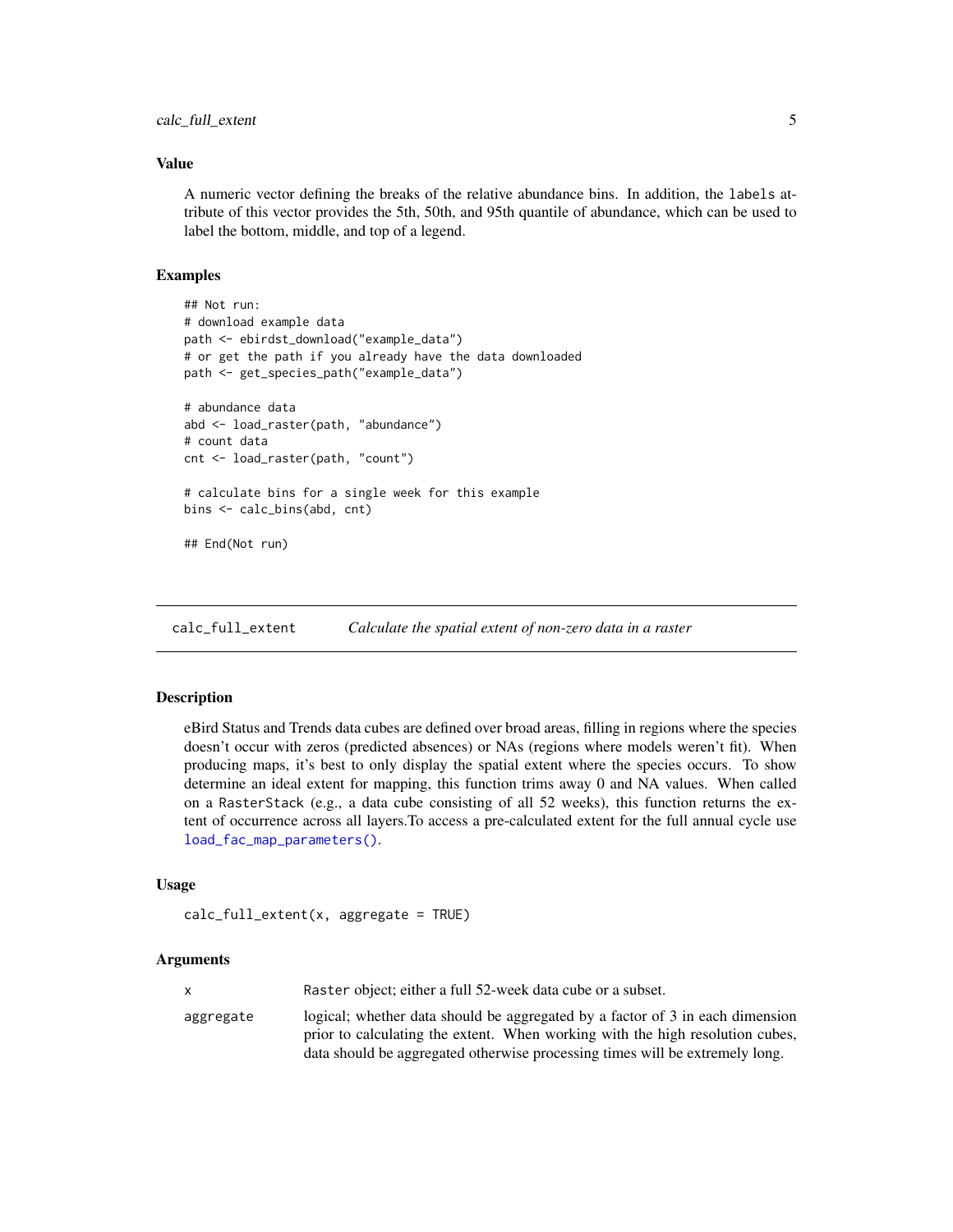# <span id="page-5-0"></span>Value

The extent of occurrence as a raster [Extent](#page-0-0) object.

# Examples

```
## Not run:
# simple toy example
r <- raster::raster(nrow = 100, ncol = 100)
r[5025:5075] <- 1
raster::extent(r)
calc_full_extent(r)
# download example data
path <- ebirdst_download("example_data")
# or get the path if you already have the data downloaded
path <- get_species_path("example_data")
# load abundance data
abd <- load_raster(path, "abundance")
# calculate full extent
map_extent <- calc_full_extent(abd)
# plot
raster::plot(abd[[20]], axes = FALSE, ext = map_extent)
## End(Not run)
```
date\_to\_st\_week *Get the Status and Trends week that a date falls into*

# Description

Get the Status and Trends week that a date falls into

# Usage

date\_to\_st\_week(dates)

#### Arguments

dates a vector of dates.

#### Value

An integer vector of weeks numbers from 1-52.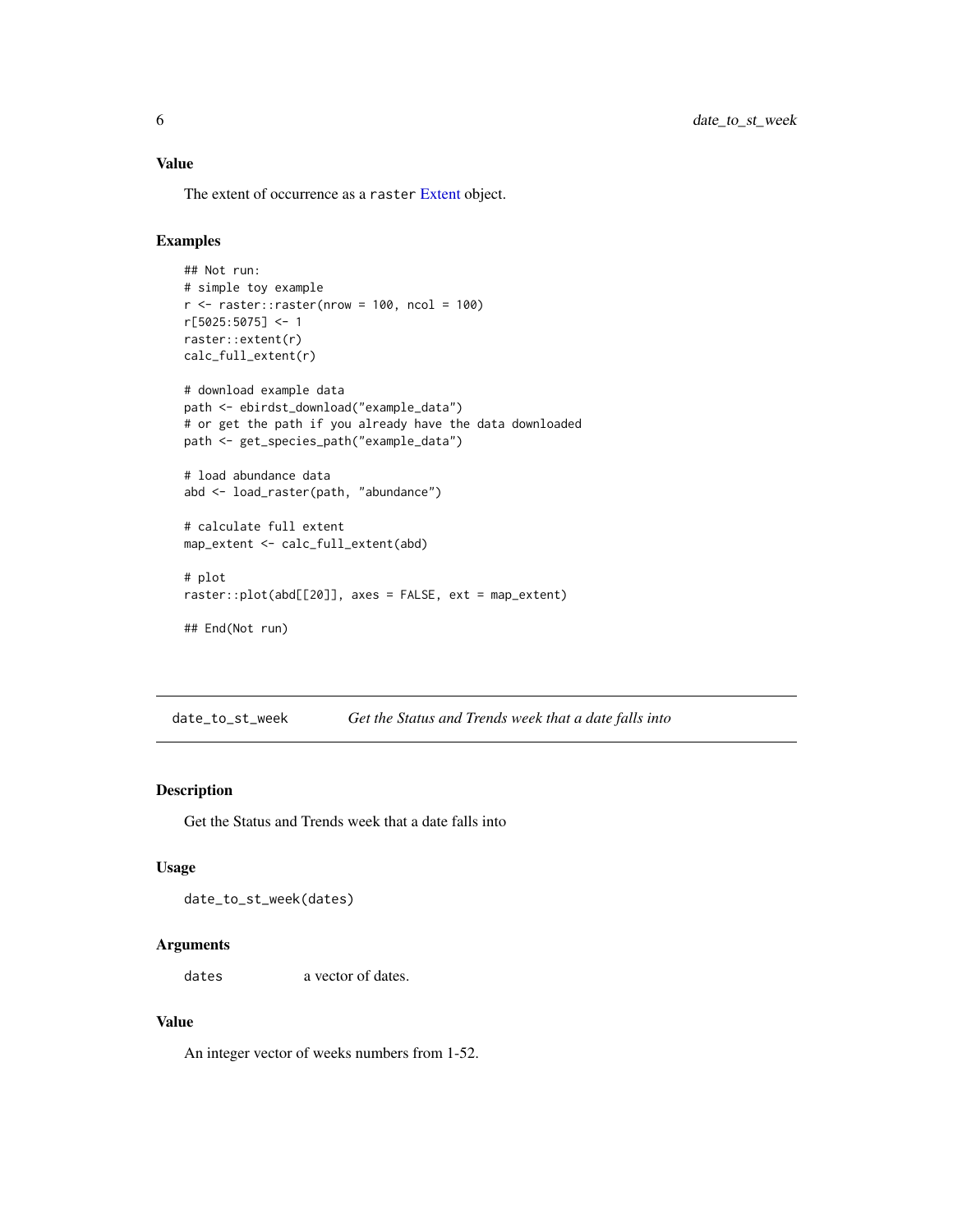#### <span id="page-6-0"></span>ebirdst 7

#### Examples

```
d \leq -as.Date(c("2016-04-08", "2018-12-31", "2014-01-01", "2018-09-04"))
date_to_st_week(d)
```

|  | n r | ╮ |
|--|-----|---|
|  |     |   |

ebirdst ebirdst*: Tools to Load, Map, Plot, and Analyze eBird Status and Trends Data Products*

# Description

Tools to load, map, plot, and analyze [eBird Status and Trends](https://ebird.org/science/status-and-trends) data products

<span id="page-6-1"></span>ebirdst\_download *Download eBird Status and Trends Data*

# Description

Download an eBird Status and Trends data package for a single species, or for an example species, to a specified path. Accessing Status and Trends data requires an access key, consult [set\\_ebirdst\\_access\\_key\(\)](#page-34-1) for instructions on how to obtain and store this key. The example data consist of the results for Yellow-bellied Sapsucker subset to Michigan and are much smaller than the full dataset, making these data quicker to download and process. In addition, the example data are accessible without an access key.

# Usage

```
ebirdst_download(
  species,
  path = rappdirs::user_data_dir("ebirdst"),
  tifs_only = TRUE,
  force = FALSE,
  show_progress = TRUE
)
```
#### Arguments

| species | character; a single species given as a scientific name, common name or six-letter<br>species code (e.g. woothr). The full list of valid species is can be viewed in the<br>ebirdst_runs data frame included in this package. To download the example<br>dataset, use "example data".                             |
|---------|------------------------------------------------------------------------------------------------------------------------------------------------------------------------------------------------------------------------------------------------------------------------------------------------------------------|
| path    | character; directory to download the data to. All downloaded files will be placed<br>in a sub-directory of this directory named according to the unique run ID asso-<br>ciated with this species. Defaults to a persistent data directory, which can be<br>found by calling rappdirs::user_data_dir("ebirdst")). |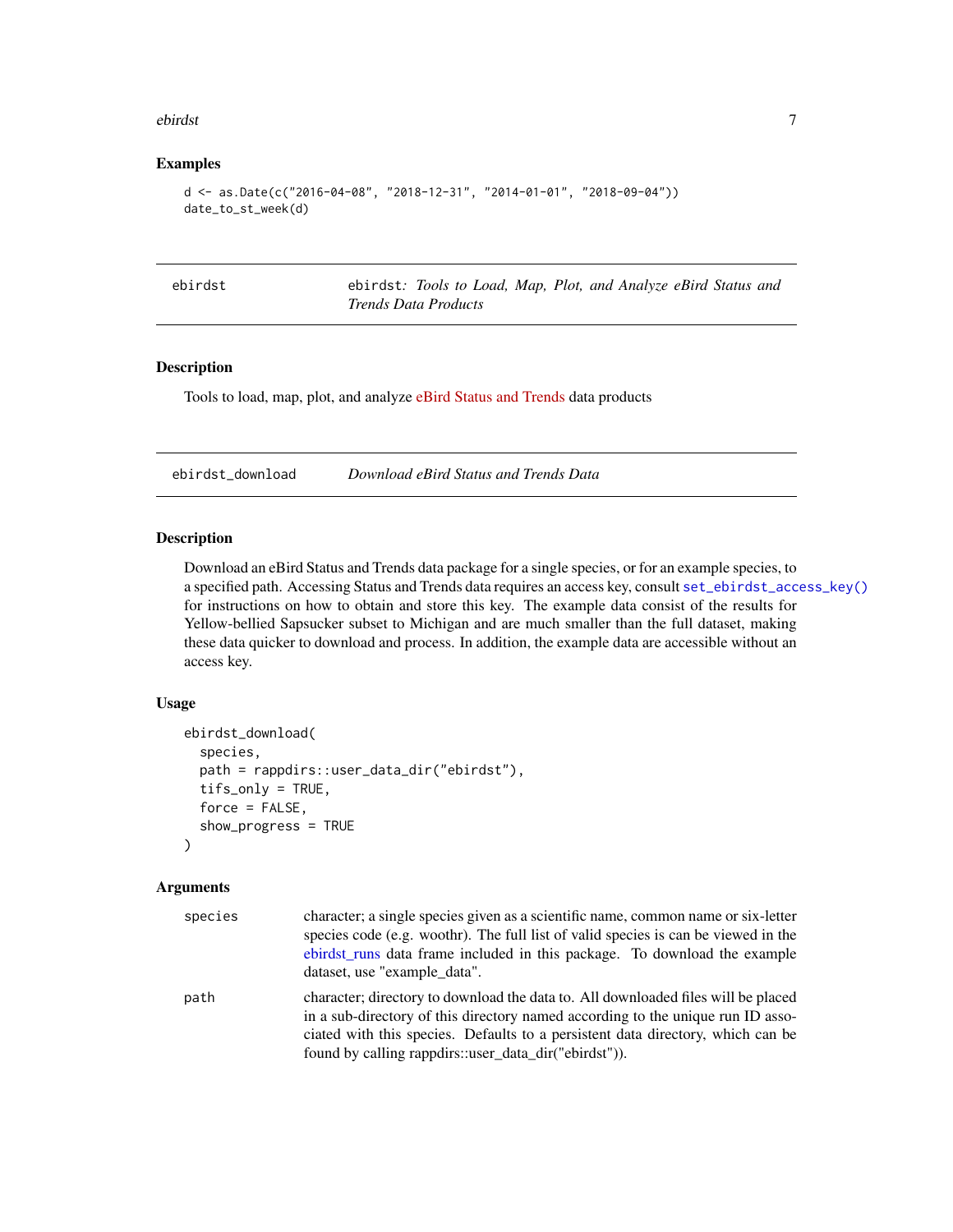<span id="page-7-0"></span>

| tifs_only     | logical; whether to only download the GeoTIFFs for abundance and occurrence                       |
|---------------|---------------------------------------------------------------------------------------------------|
|               | (the default), or download the entire data package, including data for predictor                  |
|               | importance, partial dependence, and predictive performance metrics.                               |
| force         | logical; if the data have already been downloaded, should a fresh copy be down-<br>loaded anyway. |
| show_progress | logical; whether to print download progress information.                                          |

# Value

Path to the folder containing the downloaded data package for the given species.

#### Examples

```
## Not run:
# download the example data
ebirdst_download("example_data")
# download the data package for wood thrush, geotiffs only
ebirdst_download("woothr")
# download the data package for wood thrush, all data
ebirdst_download("woothr", tifs_only = FALSE)
```
## End(Not run)

<span id="page-7-1"></span>

| ebirdst extent | Construct a spatiotemporal extent object to subset Status and Trends |
|----------------|----------------------------------------------------------------------|
|                | data                                                                 |

# Description

ebirdst\_extent object are used to subset the eBird Status and Trends data spatially and temporally. This function constructs these objects.

#### Usage

```
ebirdst_extent(x, t, ...)
## S3 method for class 'bbox'
ebirdst_extent(x, t, ...)
## S3 method for class 'numeric'
ebirdst\_extent(x, t, crs = 4326, ...)## S3 method for class 'sfc'
ebirdst_extent(x, t, ...)
## S3 method for class 'sf'
ebirdst_extent(x, t, ...)
```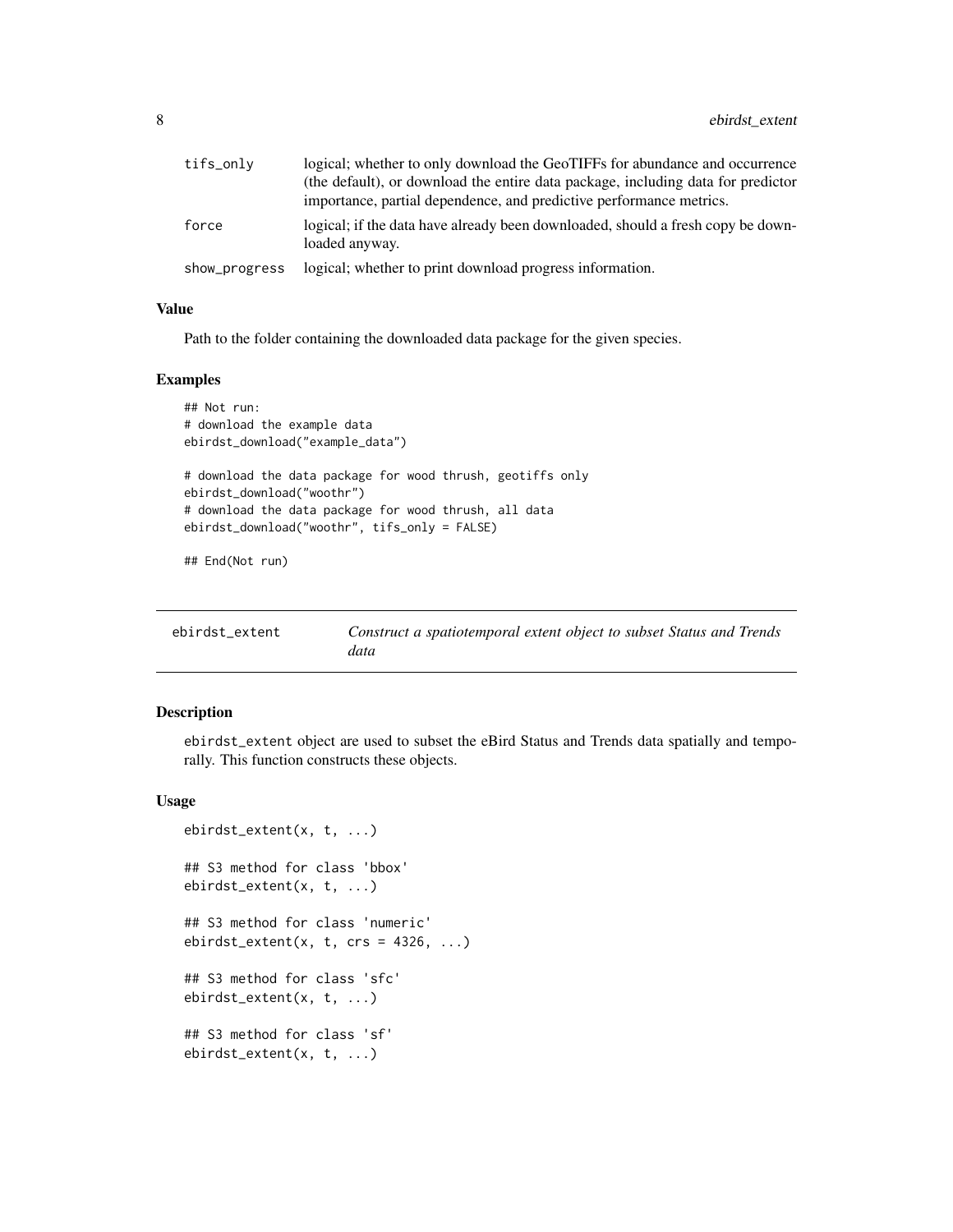# <span id="page-8-0"></span>ebirdst\_extent 9

#### **Arguments**

| x        | the spatial extent; either a rectangular bounding box (defined as a vector of num-<br>bers representing the coordinates of the boundaries or an st_bbox() object) or<br>a polygon (an sf object). See Details for further explanation of the format of x.                                                                                                                                                                                                                  |
|----------|----------------------------------------------------------------------------------------------------------------------------------------------------------------------------------------------------------------------------------------------------------------------------------------------------------------------------------------------------------------------------------------------------------------------------------------------------------------------------|
| t.       | the temporal extent; a 2-element vector of the start and end dates of the temporal<br>extent, provided either as dates (Date objects or strings in ISO format "YYYY-<br>MM-DD") or numbers between 0 and 1 representing the fraction of the year.<br>Note that dates can wrap around the year, e.g. 'c("2018-12-01", "2018-01-31")<br>is acceptable. See Details for further explanation of the format of t. Leave the<br>argument blank to include the full year of data. |
| $\cdots$ | Additional arguments used by methods.                                                                                                                                                                                                                                                                                                                                                                                                                                      |
| crs      | coordinate reference system, provided as a crs object or argument to st_crs().<br>Defaults to unprojected, lat/long coordinates ( $\text{crs} = 4326$ ). Only required if x<br>is given as a numeric vector defining the bounding box, ignored in all other<br>cases.                                                                                                                                                                                                      |

#### Details

The spatial extent, x, can be either a rectangular bounding box or a set of spatial polygons. The bounding box can be defined either as an [st\\_bbox\(\)](#page-0-0) object or by providing the coordinates of the rectangle edges directly as a named vector with elements xmin, xmax, ymin, and ymax (note that latitude and longitude correspond to y and x, respectively). In this latter case, a coordinate reference system must be provided explicitly via the crs argument (crs = 4326 is the default and is a short form for unprojected lat/long coordinates). For a polygon spatial extent, x should be either an [sf](#page-0-0) or [sfc](#page-0-0) object (with feature type POLYGON or MULTIPOLYGON) from the sf package. To import data from a Shapefile or GeoPackage into this format, use [read\\_sf\(\)](#page-0-0).

The temporal extent defines the start and end dates of the time period. These are most easily provided as Date objects or date strings in ISO format ("YYYY-MM-DD"). If dates are defined as strings, the year can be omitted (i.e. "MM-DD"). Alternatively, dates can be defined in terms of fractions of the year, e.g.  $t = c(0.25, 0.5)$  would subset to data within the second quarter of the year. In all cases, dates can wrap around the year, e.g. c("2018-12-01", "2018-01-31") would subset to data in December or January.

#### Value

An ebirdst\_extent object consisting of a list with three elements: the spatial extent extent, the temporal extent t, and type (either "bbox" or "polygon").

#### Methods (by class)

- bbox: bounding box created with  $st_bbox()$
- numeric: bounding box given as edges
- [sfc](#page-0-0): polygons as sfc spatial feature column
- sf: polygons as [sf](#page-0-0) object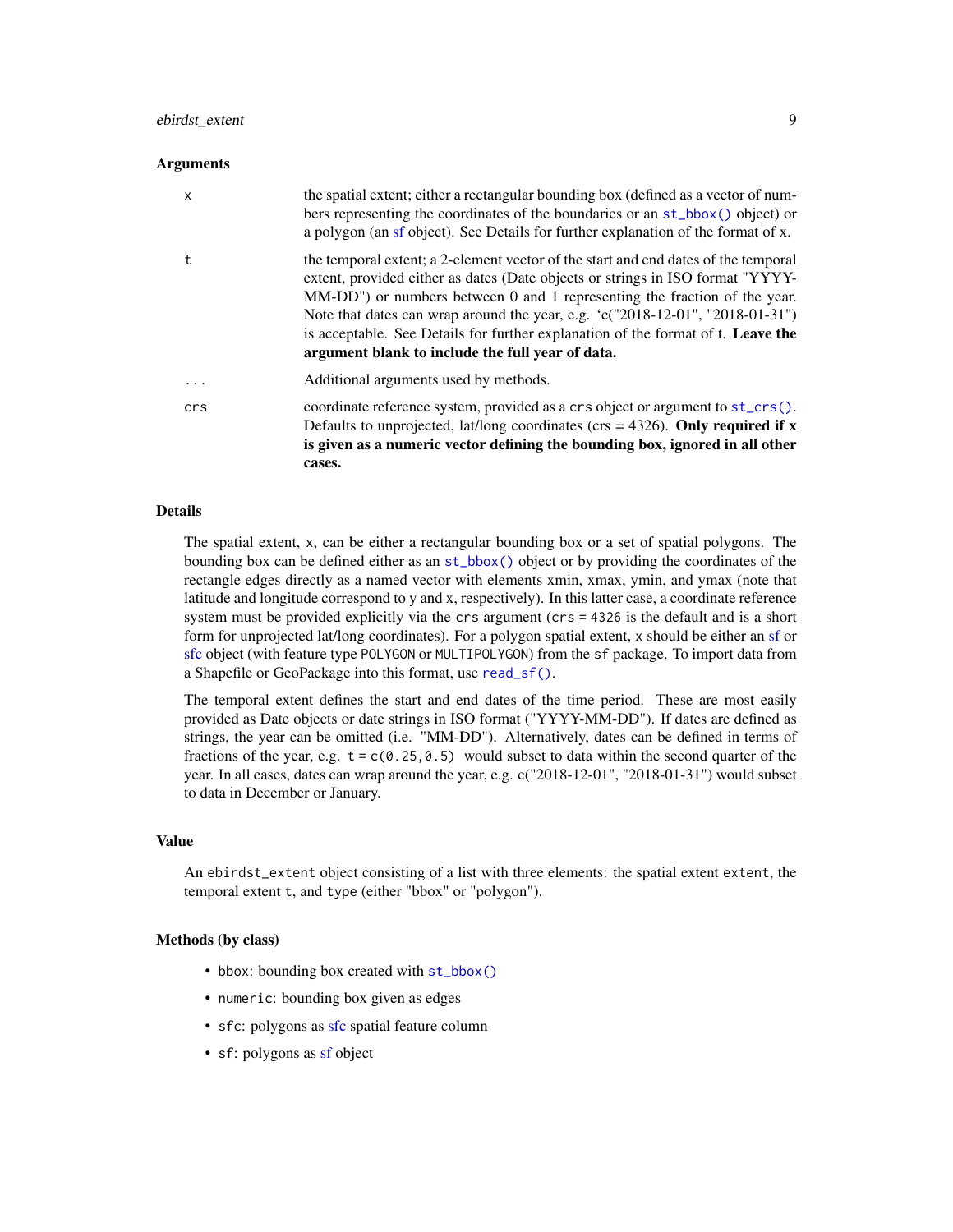#### Examples

```
# bounding box of the north eastern united stats as a numeric vector
bb_vec <- c(xmin = -80, xmax = -70, ymin = 40, ymax = 47)
ebirdst_extent(bb_vec)
# bbox object
bb \le sf::st_bbox(bb_vec, crs = 4326)
ebirdst_extent(bb)
# polygon imported from a shapefile
poly <- sf::read_sf(system.file("shape/nc.shp", package="sf"))
ebirdst_extent(poly)
# subset to january
ebirdst_extent(bb, t = c("2018-01-01", "2018-01-31"))
# dates can wrap around, e.g. to use dec-jan
ebirdst_extent(bb, t = c("2018-12-01", "2018-01-31"))
# dates can also be given without an associated year
ebirdst_extent(bb, t = c("12-01", "01-31"))
```
<span id="page-9-1"></span>ebirdst\_habitat *eBird Status and Trends predictive habitat associations*

#### Description

Combine the predictor importance (PI) and partial dependence (PD) data to provide an estimate of the importance and directionality of the land cover classes (i.e. habitat) used as covariates in the occurrence probability model. Note: This is one of, if not the most, computationally expensive operations in the package.

#### Usage

```
ebirdst_habitat(path, ext, pis = NULL, pds = NULL, stixels = NULL)
## S3 method for class 'ebirdst_habitat'
plot(x, n_{predactors} = 15, date_range = c(0, 1), ...)
```
#### Arguments

| path | character; directory that the Status and Trends data for a given species was                 |
|------|----------------------------------------------------------------------------------------------|
|      | downloaded to. This path is returned by ebirdst_download() or get_species_path().            |
| ext  | ebirdst extent object; the spatioley extent over which to calculate the habi-                |
|      | tat associations. Note that <b>temporal component of</b> ext is <b>ignored</b> is this func- |
|      | tion, habitat associations are always calculated for the full year.                          |

<span id="page-9-0"></span>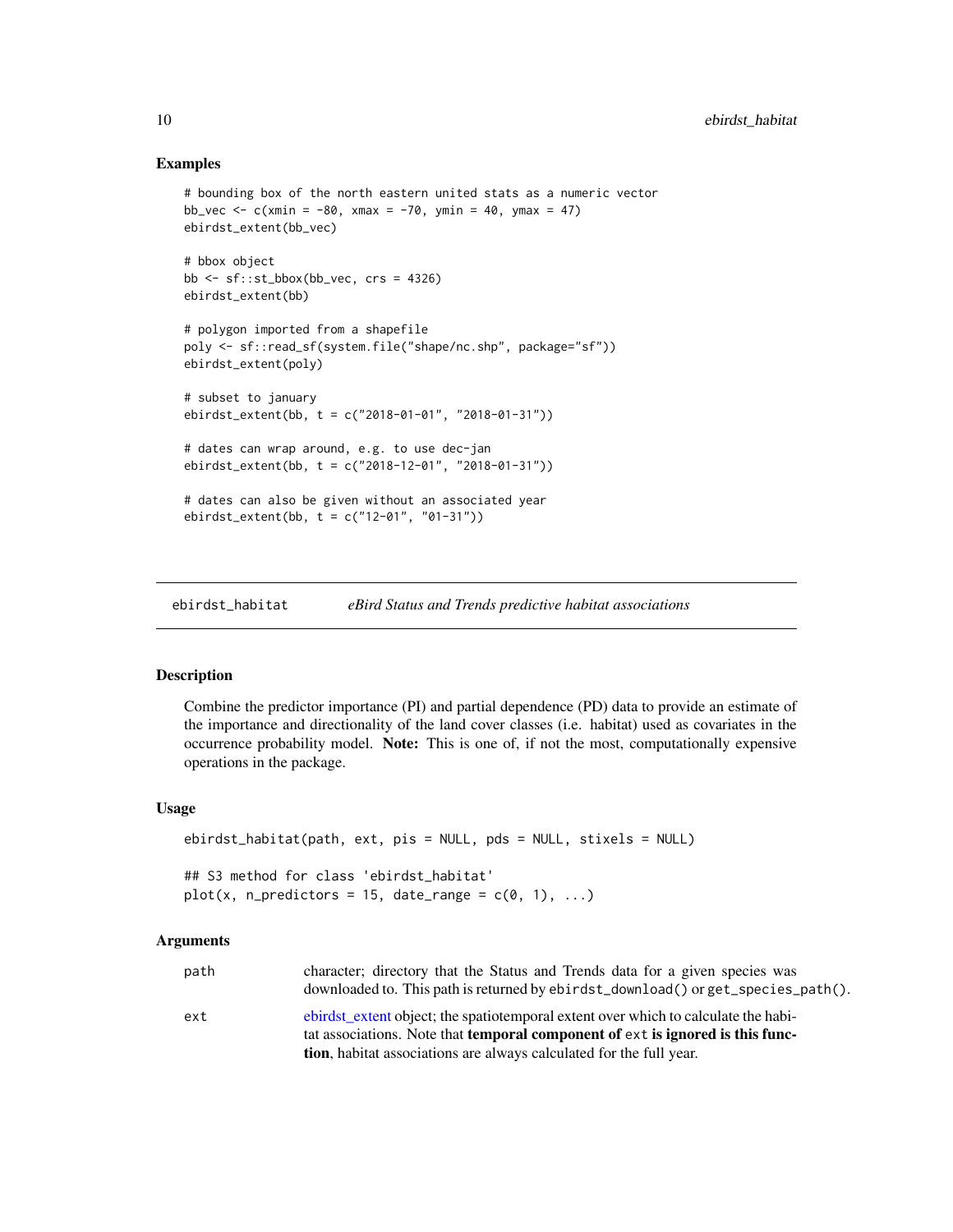<span id="page-10-0"></span>

| pis, pds, stixels |                                                                                                                                                                                                                                                                                                                                                                                                                                                                 |
|-------------------|-----------------------------------------------------------------------------------------------------------------------------------------------------------------------------------------------------------------------------------------------------------------------------------------------------------------------------------------------------------------------------------------------------------------------------------------------------------------|
|                   | as an alternative to providing the path argument specifying the location of the<br>data package, the data required to calculate habitat associations can be provided<br>explicitly. PI, PD, and stixel data frames can provided, which come from the<br>load_pis(), load_pds(), and load_stixels() functions, respectively. Ig-<br>nored if path is provided. In most cases, users will want to avoid using these<br>arguments and simply provide path instead. |
| X                 | ebirdst_habitat object; habitat relationships as calculated by ebirdst_habitat().                                                                                                                                                                                                                                                                                                                                                                               |
| n_predictors      | number of predictors to include in the cake plot. The most important set of pre-<br>dictors will be chosen based on the maximum weekly importance value across<br>the whole year.                                                                                                                                                                                                                                                                               |
| date_range        | the range of dates for plotting; a 2-element vector of the start and end dates of<br>the date range, provided either as dates (Date objects or strings in ISO format<br>"YYYY-MM-DD") or numbers between 0 and 1 representing the fraction of the<br>year. When providing dates as a string, the year can be omitted (i.e. "MM-DD").<br>By default the full year of data are plotted.                                                                           |
| .                 | ignored.                                                                                                                                                                                                                                                                                                                                                                                                                                                        |

#### Details

The Status and Trends models use both effort (e.g. number of observers, length of checklist) and habitat (e.g. elevation, percent forest cover) covariates; for the full list consult [ebirdst\\_predictors.](#page-14-1) This function calculates habitat associations only for the following covariates that most closely represent metrics of available habitat. In all cases these are calculated within a 1.5 km radius of each checklist:

- Land cover: percent of each landcover class
- Water cover: percent of each watercover class
- Intertidal: percent cover of intertidal mudflats
- Nighttime lights: total refelctance of nighttime lights
- Roads: road density. There are 5 covariates distinguishing between different road types; however, these are grouped together for the sake of the habitat associations.

The plot() method can be used to produce a cake plot, a stacked area chart showing habitat associations in which area indicates the importance of a given land cover class and the position above or below the x-axis indicates the direction of the relationship.

# Value

An ebirdst\_habitat object, consisting of a data frame giving the predictor importance and directionality for each predictor for each week of the year. The columns are:

- predictor: the name of the predictor
- date: the week centroid expressed as a continuous value between 0-1. See ebirdst weeks to convert these values to ISO dates.
- importance: the relative importance of the predictor, these values are scaled so they sum to 1 within each week.
- direction: the direction of the relationship, either 1 for a positive relationship, -1 for a negative relationship, or NA when the direction of the relationship is not significant.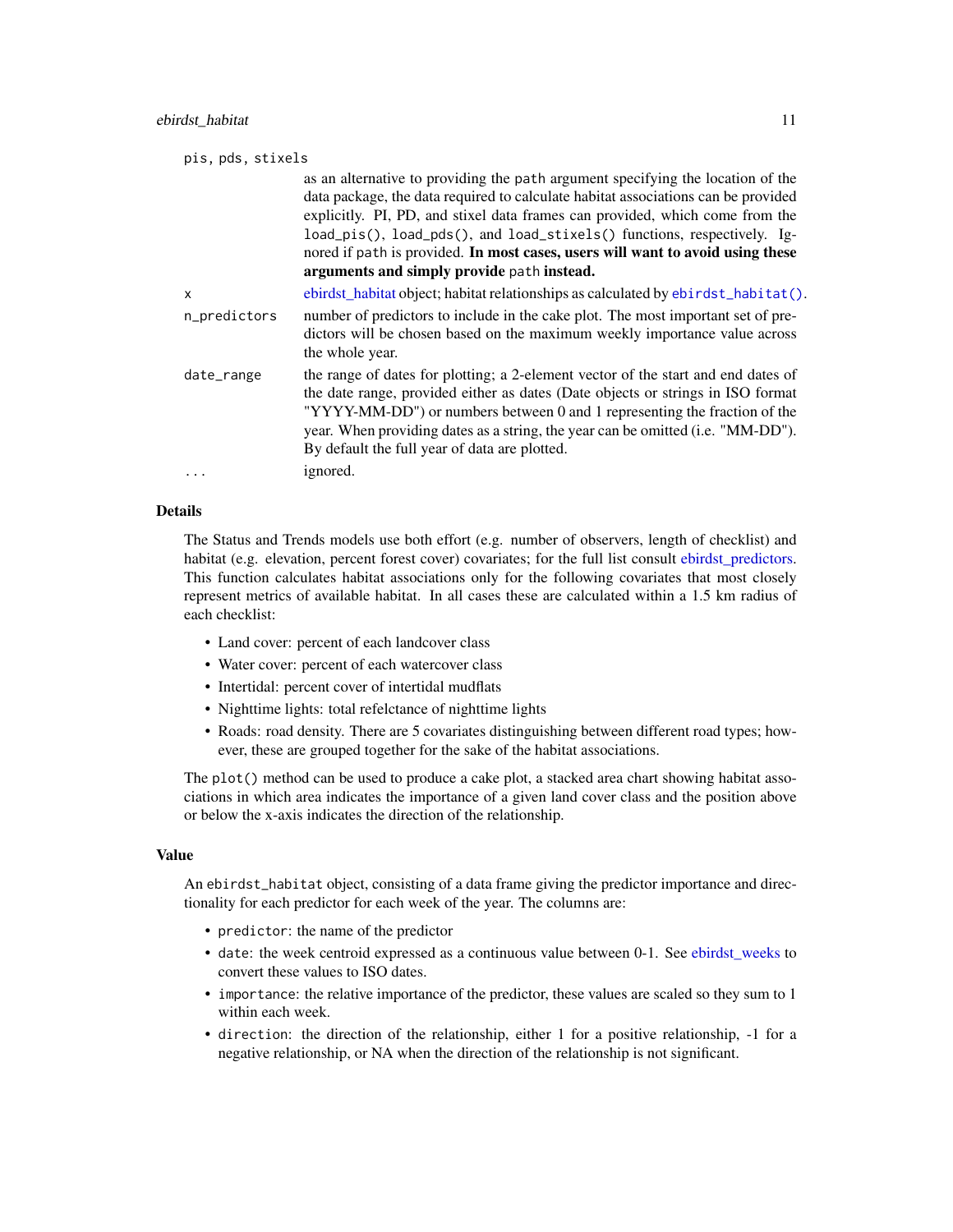# Examples

```
## Not run:
# download example data
path <- ebirdst_download("example_data", tifs_only = FALSE)
# or get the path if you already have the data downloaded
path <- get_species_path("example_data")
# define a spatial extent to calculate ppms over
bb_vec <- c(xmin = -86, xmax = -83, ymin = 42.5, ymax = 44.5)
e <- ebirdst_extent(bb_vec)
# compute habitat associations
habitat <- ebirdst_habitat(path = path, ext = e)
print(habitat)
# produce a cake plot
plot(habitat)
## End(Not run)
```
<span id="page-11-1"></span>

ebirdst\_ppms *eBird Status and Trends predictive performance metrics (PPMs)*

# Description

Calculate a suite of predictive performance metrics (PPMs) for the eBird Status and Trends model of a given species within a spatiotemporal extent.

#### Usage

```
ebirdst_ppms(path, ext, es_cutoff)
## S3 method for class 'ebirdst_ppms'
```
 $plot(x, \ldots)$ 

# Arguments

| path      | character; directory that the Status and Trends data for a given species was<br>downloaded to. This path is returned by ebirdst_download() or get_species_path().                                                                                                                                                                                                                                              |
|-----------|----------------------------------------------------------------------------------------------------------------------------------------------------------------------------------------------------------------------------------------------------------------------------------------------------------------------------------------------------------------------------------------------------------------|
| ext       | ebirdst extent object (optional); the spatiolet extent over which to calcu-<br>late the PPMs.                                                                                                                                                                                                                                                                                                                  |
| es cutoff | integer between 0-100; the ensemble support cutoff to use in distinguishing zero<br>and non-zero predictions. Optimal ensemble support cutoff values are calculated<br>for each week during the modeling process and stored in the data package for<br>each species. In general, you should not specify a value for es_cutoff and<br>instead allow the function to use the species-specific model-base values. |
| x         | ebirdst_ppms object; PPMs as calculated by ebirdst_ppms().                                                                                                                                                                                                                                                                                                                                                     |
| $\cdot$   | ignored.                                                                                                                                                                                                                                                                                                                                                                                                       |

<span id="page-11-0"></span>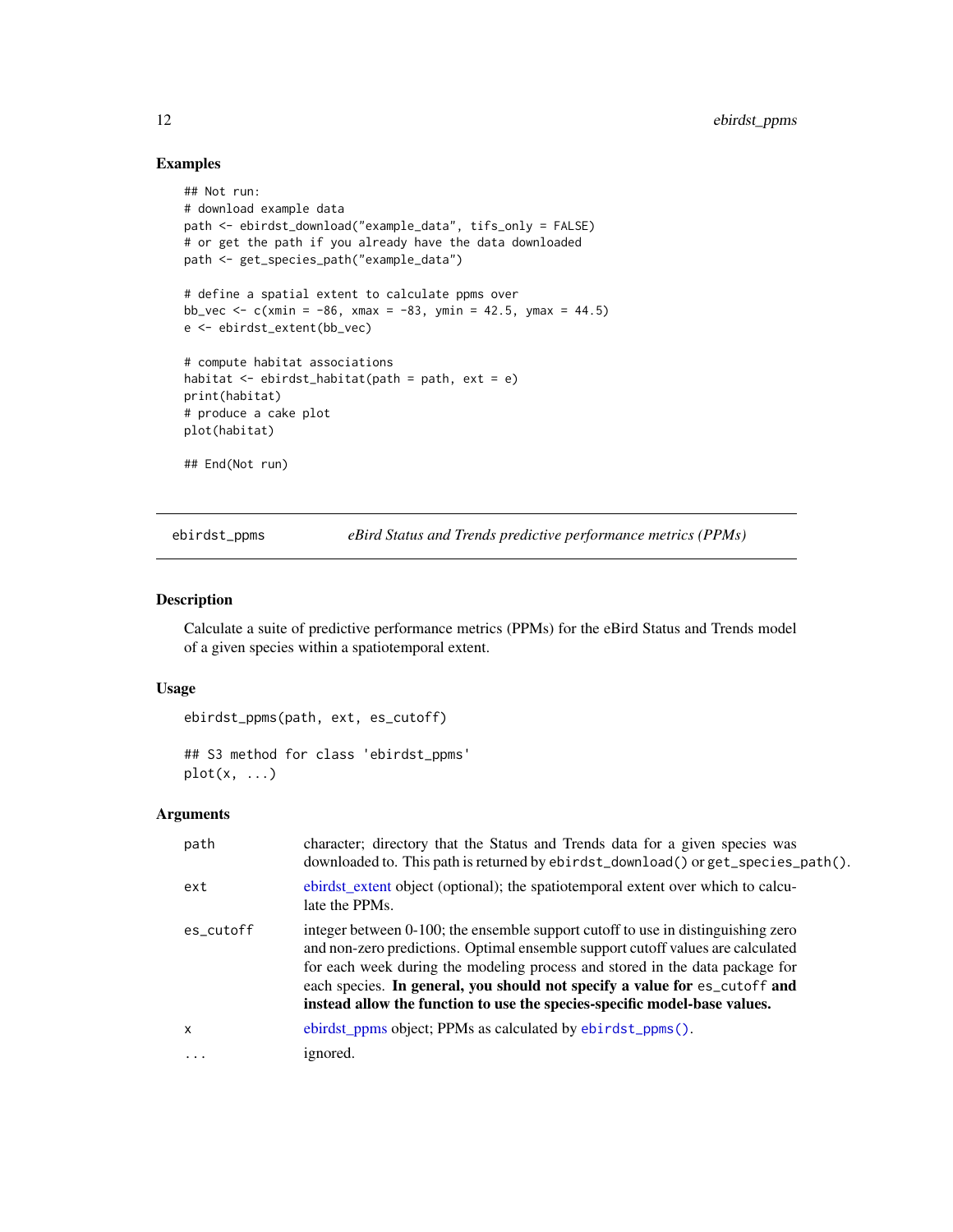#### <span id="page-12-0"></span>ebirdst\_ppms 13

#### Details

During the eBird Status and Trends modeling process, a subset of observations (the "test data") are held out from model fitting to be used for evaluating model performance. Model predictions are made for each of these observations and this function calculates a suite of predictive performance metrics (PPMs) by comparing the predictions with the observed count on the eBird checklist.

Three types of PPMs are calculated: binary or range-based PPMs assess the ability of model to predict range boundaries, occurrence PPMs assess the occurrence probability predictions, and abundance PPMs assess the predicted abundance. Both the occurrence and count PPMs are within-range metrics, meaning the comparison between observations and predictions is only made within the range where the species occurs.

Prior to calculating PPMS, the test dataset is subsampled spatiotemporally using [ebirdst\\_subset\(\)](#page-16-1). This process is performed for 25 monte carlo iterations resulting in 25 estimates of each PPM.

#### Value

An ebirdst\_pppms object containing a list of three data frames: binary\_ppms, occ\_ppms, and abd\_ppms. These data frames have 25 rows corresponding to 25 Monte Carlo iterations each estimating the PPMs using a spatiotemporal subsample of the test data. Columns correspond to the different PPMS. binary\_ppms contains binary or range-based PPMS, occ\_ppms contains withinrange occurrence probability PPMs, and abd\_ppms contains within-range abundance PPMs. In some cases, PPMs may be missing, either because there isn't a large enough test set within the spatiotemporal extent or because average occurrence or abundance is too low. In these cases, try increasing the size of the [ebirdst\\_extent](#page-7-1) object.

plot() can be called on the returned ebirdst\_ppms object to produce a boxplot of PPMs in all three categories: Binary Occurrence, Occurrence Probability, and Abundance.

```
## Not run:
# download example data
path <- ebirdst_download("example_data", tifs_only = FALSE)
# or get the path if you already have the data downloaded
path <- get_species_path("example_data")
# define a spatiotemporal extent to calculate ppms over
bb_vec <- c(xmin = -86, xmax = -83, ymin = 42.5, ymax = 44.5)
e \le - ebirdst_extent(bb_vec, t = c("05-01", "05-31"))# compute predictive performance metrics
ppms <- ebirdst_ppms(path = path, ext = e)
plot(ppms)
## End(Not run)
```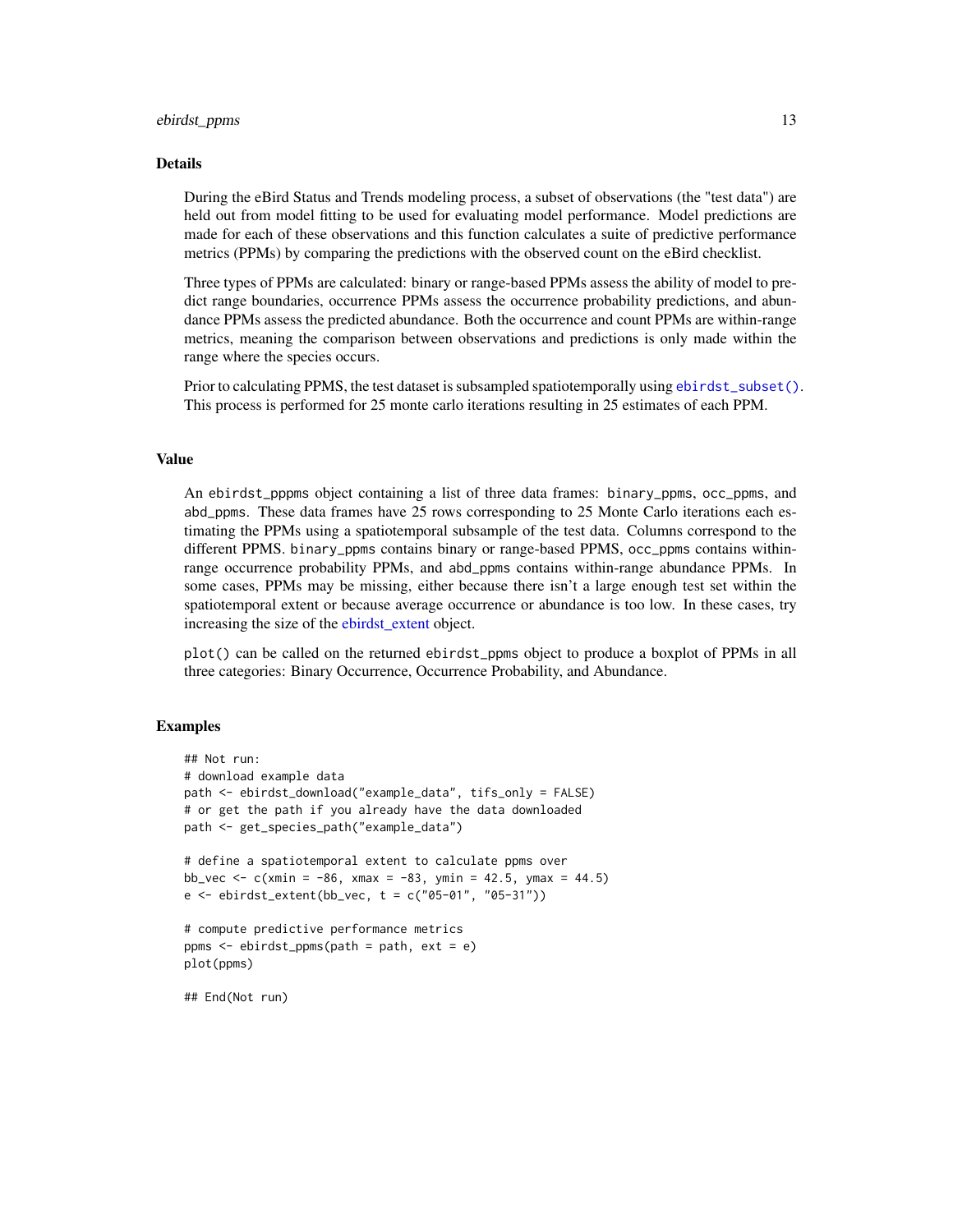<span id="page-13-1"></span><span id="page-13-0"></span>

#### Description

Calculate a time series of predictive performance metrics (PPMs) for the eBird Status and Trends model. For each week or month of the year, PPMs will be summarized independently to produce a time series. For further details on eBird Status and Trends PPMs consult the help for [ebirdst\\_ppms.](#page-11-1)

#### Usage

```
ebirdst_ppms_ts(path, ext, summarize_by = c("weeks", "months"), ...)
## S3 method for class 'ebirdst_ppms_ts'
plot(x, type = c("binary", "occurrence", "abundance"), metric = "kappa", ...)
```
#### Arguments

| path         | character; directory that the Status and Trends data for a given species was<br>downloaded to. This path is returned by ebirdst_download() or get_species_path().                                                                                                        |
|--------------|--------------------------------------------------------------------------------------------------------------------------------------------------------------------------------------------------------------------------------------------------------------------------|
| ext          | ebirdst_extent object (optional); the spatial extent over which to calculate the<br>PPMs. Note that ebirdst_extent objects typically specify both a spatial and tem-<br>poral extent, however, within this function only the spatial component of the<br>extent is used. |
| summarize_by | character; periods over which to summarize PPMs. PPMs can either be calcu-<br>lated for eBird Status and Trends weeks (as defined in ebirdst_weeks) or for the<br>months of the year.                                                                                    |
| $\cdots$     | ignored.                                                                                                                                                                                                                                                                 |
| $\mathsf{x}$ | ebirdst_ppms_ts object; PPMs summarized by weeks or months as calculated<br>by ebirdst_ppms_ts().                                                                                                                                                                        |
| type         | character; the PPM type to plot, either a binary, occurrence, or abundance PPM<br>can be plotted.                                                                                                                                                                        |
| metric       | character; the specific metric to plot, the list list of possible metrics varies by<br>PPM type:                                                                                                                                                                         |
|              | • Binary or occurrence: auc, ppc, kappa, bernoulli_dev, sensitivity,<br>specificity                                                                                                                                                                                      |
|              | • Abundance: poisson_dev_abd, poisson_dev_occ, spearman_abd, spearman_occ                                                                                                                                                                                                |

# Value

An ebirdst\_pppms\_ts object containing a list of three data frames: binary\_ppms, occ\_ppms, and abd\_ppms. Each row of these data frames corresponds to the PPMs from one Monte Carlo iteration for a given time period. Columns correspond to the different PPMS. binary\_ppms contains binary or range-based PPMS, occ\_ppms contains within-range occurrence probability PPMs, and abd\_ppms contains within-range abundance PPMs. In some cases, PPMs may be missing, either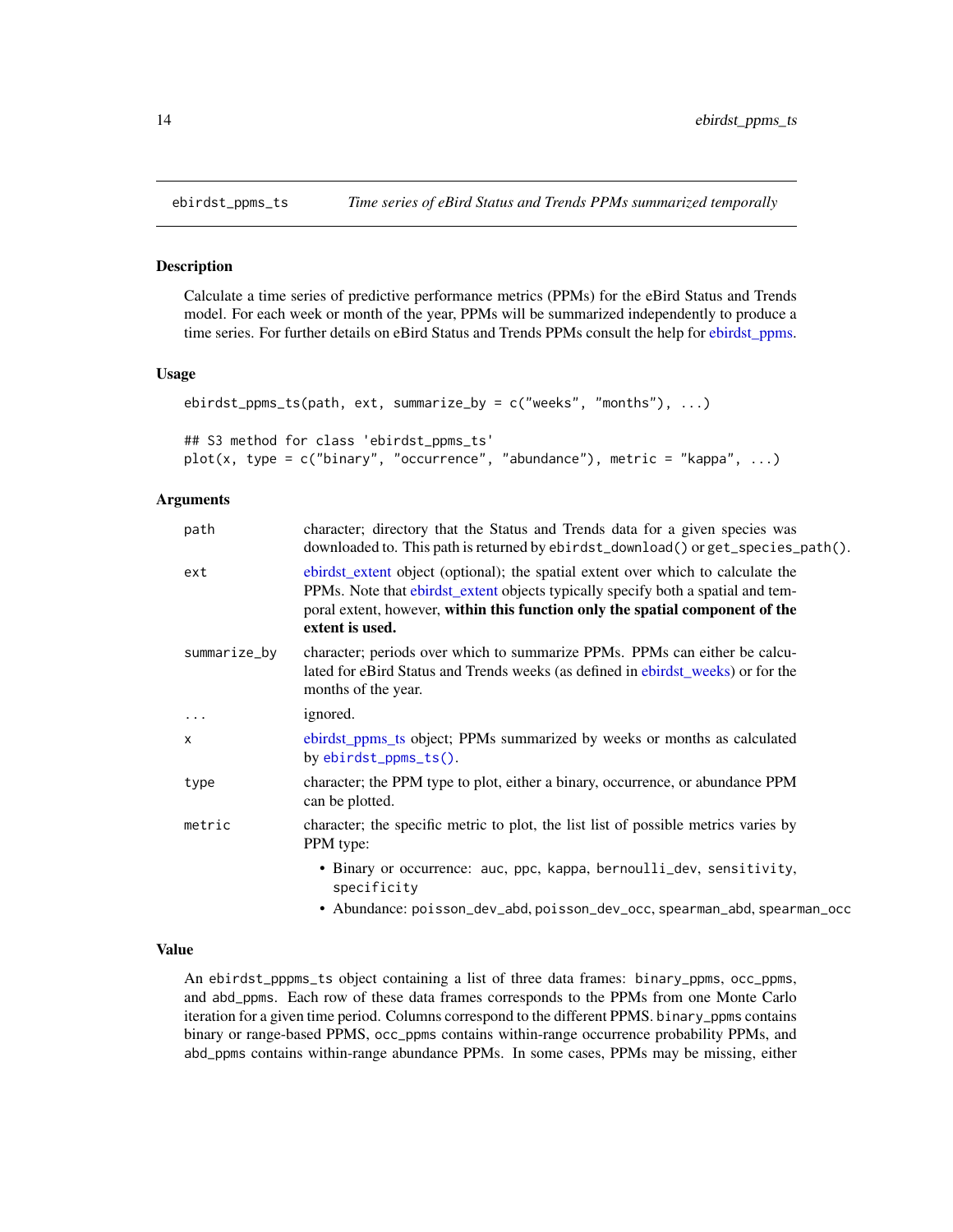#### <span id="page-14-0"></span>ebirdst\_predictors 15

because there isn't a large enough test set within the spatiotemporal extent or because average occurrence or abundance is too low. In these cases, try increasing the size of the [ebirdst\\_extent](#page-7-1) object. plot() can be called on the returned ebirdst\_pppms\_ts object to plot a time series of a single PPM.

#### Examples

```
## Not run:
# download example data
path <- ebirdst_download("example_data", tifs_only = FALSE)
# or get the path if you already have the data downloaded
path <- get_species_path("example_data")
# define a spatial extent to calculate ppms over
e <- ebirdst\_extent(c(xmin = -86, xmax = -83, ymin = 42.5, ymax = 44.5))# compute predictive performance metrics, summarized by months
ppms <- ebirdst_ppms_ts(path = path, ext = e, summarize_by = "months")
# plot time series
# binary, kappa
plot(ppms, type = "binary", metric = "kappa")
# occurrence, sensitivity
plot(ppms, type = "occurrence", metric = "sensitivity")
#' # abundance, poisson deviance
plot(ppms, type = "abundance", metric = "poisson_dev_abd")
## End(Not run)
```
<span id="page-14-1"></span>ebirdst\_predictors *eBird Status and Trends predictors*

#### Description

A data frame of the predictors used in the eBird Status and Trends models. These include effort variables (e.g. distance traveled, number of observers, etc.) in addition to land and water cover variables. These landcover variables are derived from the MODIS MCD12Q1 500 m landcover product, and for each land cover class two FRAGSTATS metrics are calculated within a 1.5 km buffer around each checklist: % landcover (PLAND) and edge density (ED).

### Usage

```
ebirdst_predictors
```
#### Format

A data frame with 74 rows and 5 columns:

predictor Predictor variable name.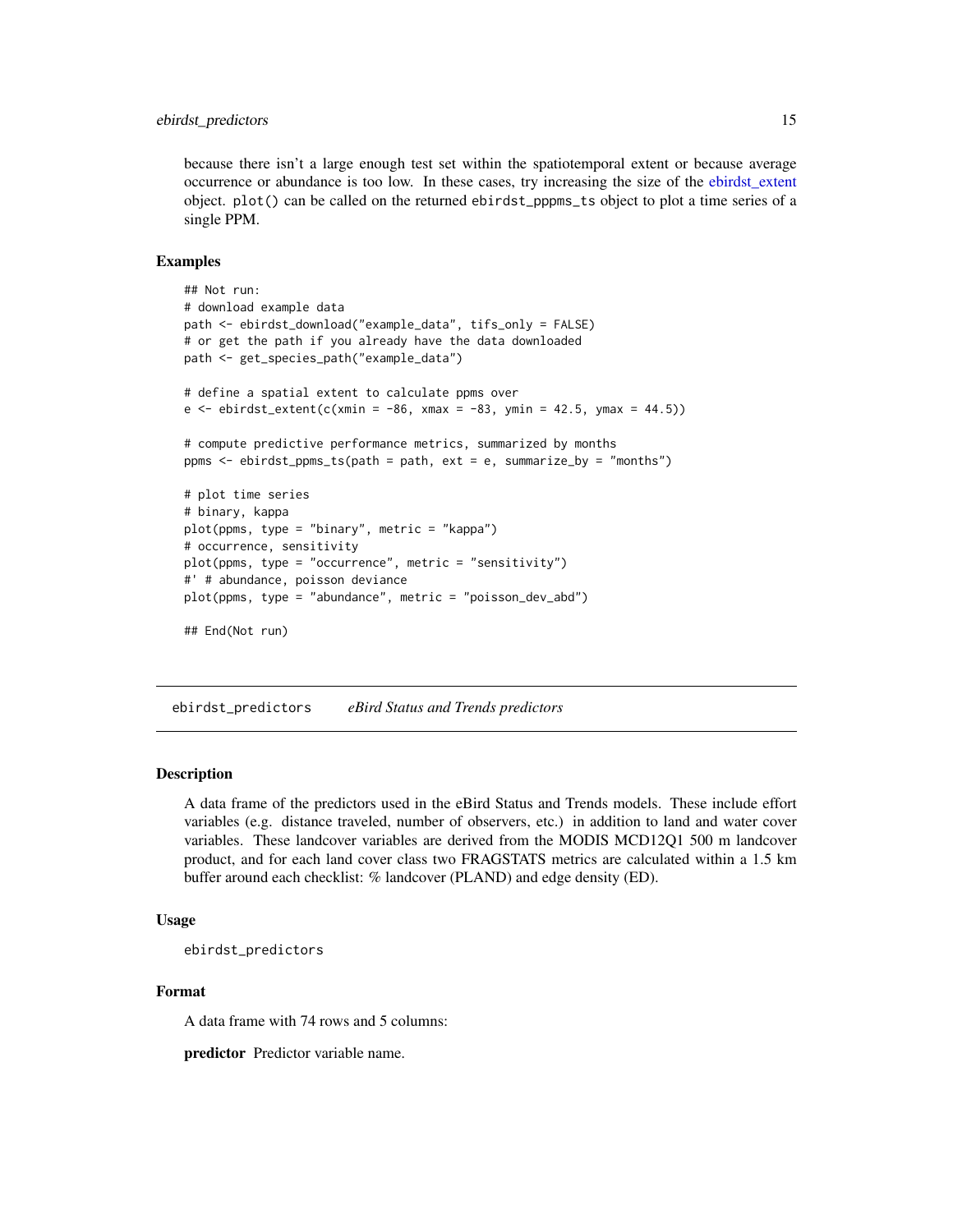<span id="page-15-0"></span>predictor\_tidy Predictor variable name, tidied to only contain lowercase letters and underscores.

- predictor\_label Descriptive labels for predictors for plotting and translating the cryptic variables names (e.g. umd\_fs\_c1 is Evergreen Needleleaf Forest.
- lc\_class For the land and water cover FRAGSTATS variables, this gives the associated landcover class. It can be used for grouping and summarizing the four FRAGSTATS metrics to the level of the landcover class.
- lc\_class\_label\_Similar to predictor\_label; however, this variable gives the FRAGSTATS metrics a single name for the landcover class.

<span id="page-15-1"></span>

ebirdst\_runs *Data frame of available eBird Status and Trends species*

# **Description**

A dataset containing the species for which eBird Status and Trends data are available In addition, the dates defining the boundaries of the seasons are provided. These seasons are defined on a speciesspecific basis through expert review. For information on the details of defining seasons, please see the [seasons section of the FAQ.](https://ebird.org/science/status-and-trends/faq#seasons) Note that missing dates imply that a season failed expert review for that species within that season.

#### Usage

ebirdst\_runs

# Format

A data frame with 15 variables:

run name Unique analysis identifier and the top level folder name for all results species\_code Six letter eBird code in eBird Taxonomy v2018 scientific\_name Scientific name from eBird Taxonomy v2018 common\_name English common name from eBird Taxonomy v2018 resident Classifies this species a resident or a migrant **breeding\_quality** Breeding season quality breeding\_range\_modeled Is the full range modeled? breeding\_start Breeding season start date breeding end Breeding season start date nonbreeding\_quality Non-breeding season quality nonbreeding range modeled Is the full range modeled? nonbreeding start Non-breeding season start date nonbreeding\_end Non-breeding season start date postbreeding\_migration\_quality Post-breeding season quality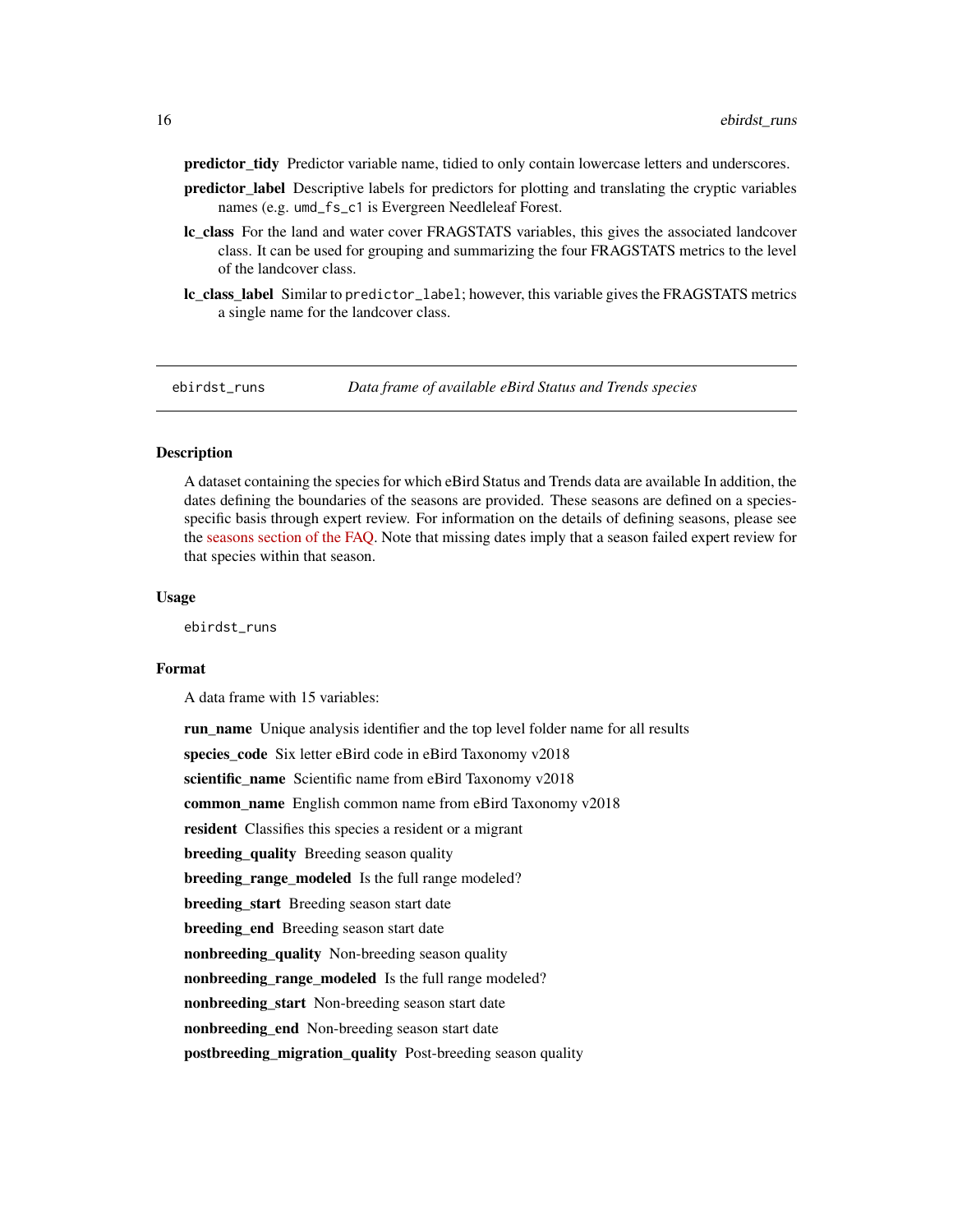<span id="page-16-0"></span>postbreeding\_migration\_range\_modeled Is the full range modeled? postbreeding\_migration\_start Post-breeding season start date postbreeding\_migration\_end Post-breeding season start date prebreeding\_migration\_quality Pre-breeding season quality prebreeding\_migration\_range\_modeled Is the full range modeled? prebreeding\_migration\_start Pre-breeding season start date prebreeding\_migration\_end Pre-breeding season start date resident\_quality Resident quality resident\_start For resident species, the year-round start date resident\_end For resident species, the year-round end date

<span id="page-16-1"></span>ebirdst\_subset *Subset eBird Status and Trends data spatiotemporally*

#### Description

Spatiotemporally subset the raster or tabular eBird Status and Trends data. The spatiotemporal extent should be defined using [ebirdst\\_extent\(\)](#page-7-1).

#### Usage

```
ebirdst_subset(x, ext)
## S3 method for class 'data.frame'
ebirdst_subset(x, ext)
## S3 method for class 'sf'
ebirdst_subset(x, ext)
## S3 method for class 'Raster'
ebirdst_subset(x, ext)
```
### **Arguments**

| X   | eBird Status and Trends data to subset; either a RasterStack object with 52 |
|-----|-----------------------------------------------------------------------------|
|     | layers (one for each week) or a data frame with PI or PD data.              |
| ext | ebirdst_extent object; the spatiotemporal extent to filter the data to.     |

#### Value

eBird Status and Trends data in the same format as the input data, but subset in space and time.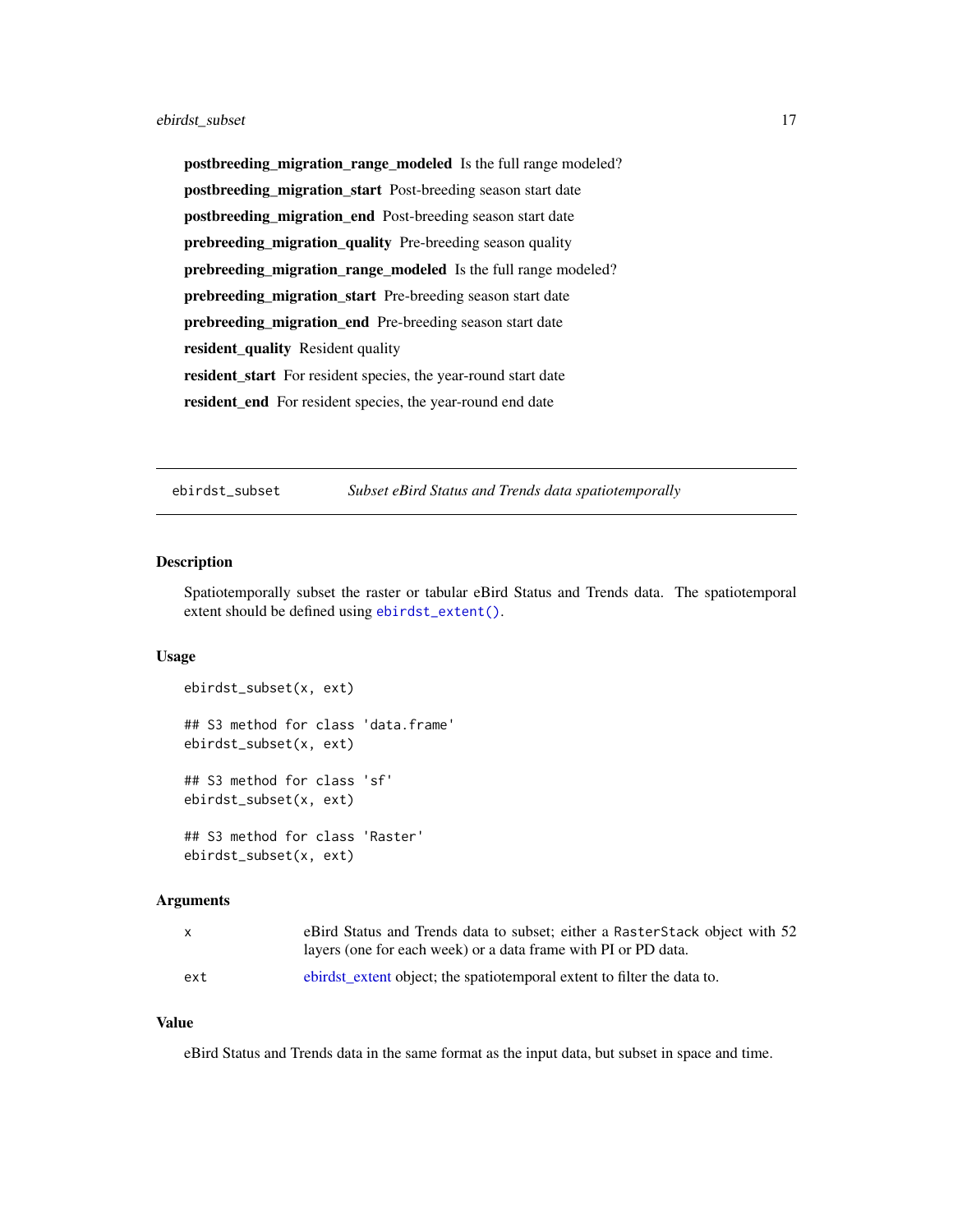#### Methods (by class)

- data.frame: PI or PD data
- sf: PI or PD data as an sf object
- Raster: Status and Trends rasters

#### Examples

```
## Not run:
# download example data
path <- ebirdst_download("example_data")
# or get the path if you already have the data downloaded
path <- get_species_path("example_data")
# bbox for southern michigan in may
bb_vec <- c(xmin = -86, xmax = -83, ymin = 41.5, ymax = 43.5)
e \le - ebirdst_extent(bb_vec, t = c("05-01", "05-31"))
# load and subset raster data
abd <- load_raster(path, product = "abundance")
abd_ss <- ebirdst_subset(abd, ext = e)
## End(Not run)
```
<span id="page-17-1"></span>ebirdst\_weeks *eBird Status and Trends weeks*

#### Description

eBird Status and Trends predictions are made for each of 52 weeks of the year. This data frame provides the boundaries of the weeks.

#### Usage

ebirdst\_weeks

#### Format

A data frame with 52 rows and 5 columns:

week\_number Integer week number from 1-52.

date Date of the midpoint of the week.

- week\_midpoint Date of the midpoint of the week expressed as a fraction of the year, i.e. a number from 0-1.
- week\_start Date of the start of the week expressed as a fraction of the year, i.e. a number from 0-1.
- week\_end Date of the end of the week expressed as a fraction of the year, i.e. a number from 0-1.

<span id="page-17-0"></span>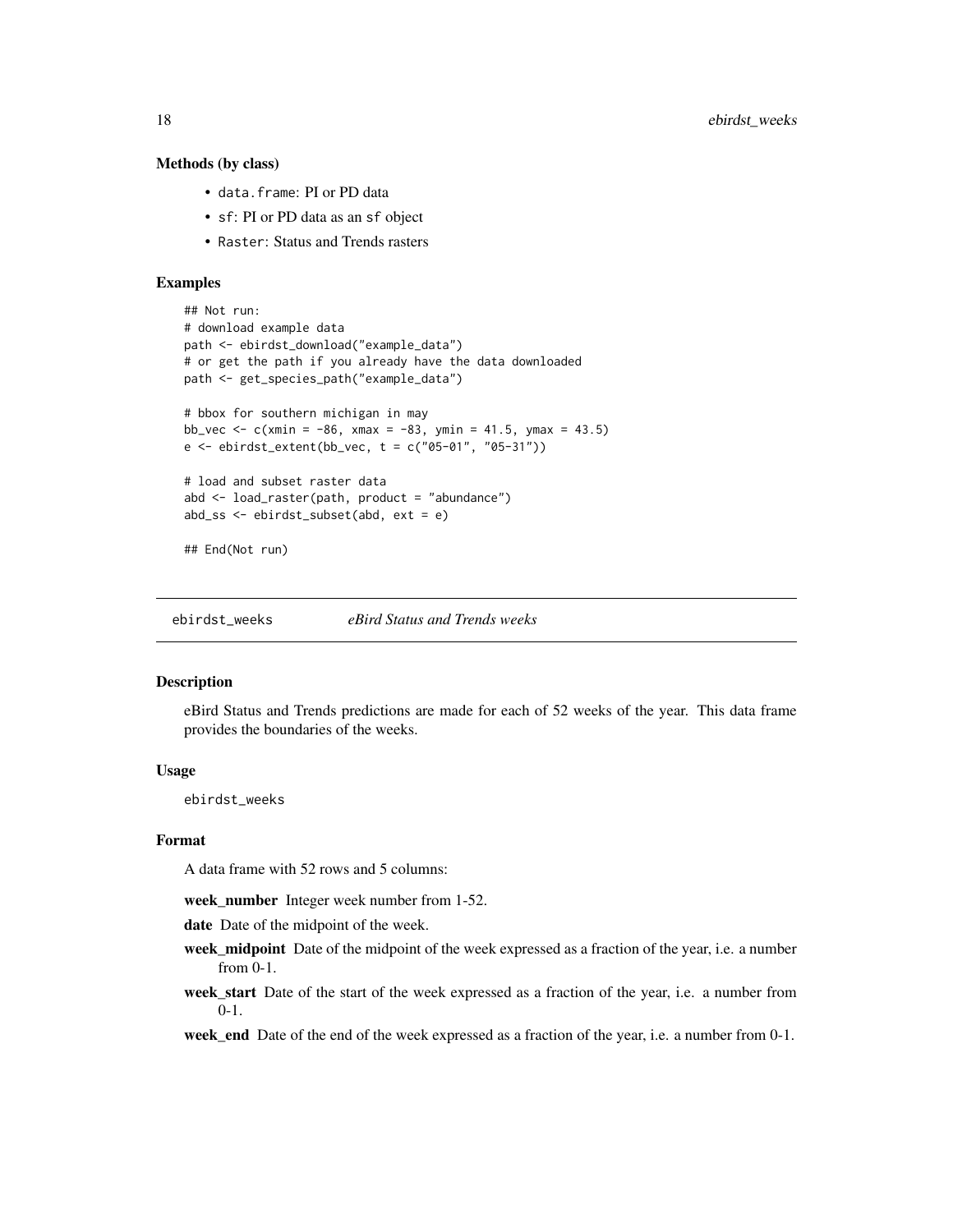<span id="page-18-0"></span>

#### Description

Give a vector of species codes, common names, and/or scientific names, return a vector of 6-letter eBird species codes. This function will only look up codes for species for which eBird Status and Trends results exist.

#### Usage

```
get_species(x)
```
#### Arguments

x character; vector of species codes, common names, and/or scientific names.

# Value

A character vector of eBird species codes.

#### Examples

```
get_species(c("Black-capped Chickadee", "Poecile gambeli", "carchi"))
```
get\_species\_path *Get the data package path for a given species*

# Description

This helper function can be used to get the path to a data package for a given species to be used by the various loading functions.

# Usage

```
get_species_path(species, path = rappdirs::user_data_dir("ebirdst"))
```
#### Arguments

| species | character; a single species given as a scientific name, common name or six-letter<br>species code (e.g. woothr). The full list of valid species is can be viewed in the<br>ebirdst_runs data frame included in this package. To download the example<br>dataset, use "example data".                             |
|---------|------------------------------------------------------------------------------------------------------------------------------------------------------------------------------------------------------------------------------------------------------------------------------------------------------------------|
| path    | character; directory to download the data to. All downloaded files will be placed<br>in a sub-directory of this directory named according to the unique run ID asso-<br>ciated with this species. Defaults to a persistent data directory, which can be<br>found by calling rappdirs: user_data_dir("ebirdst")). |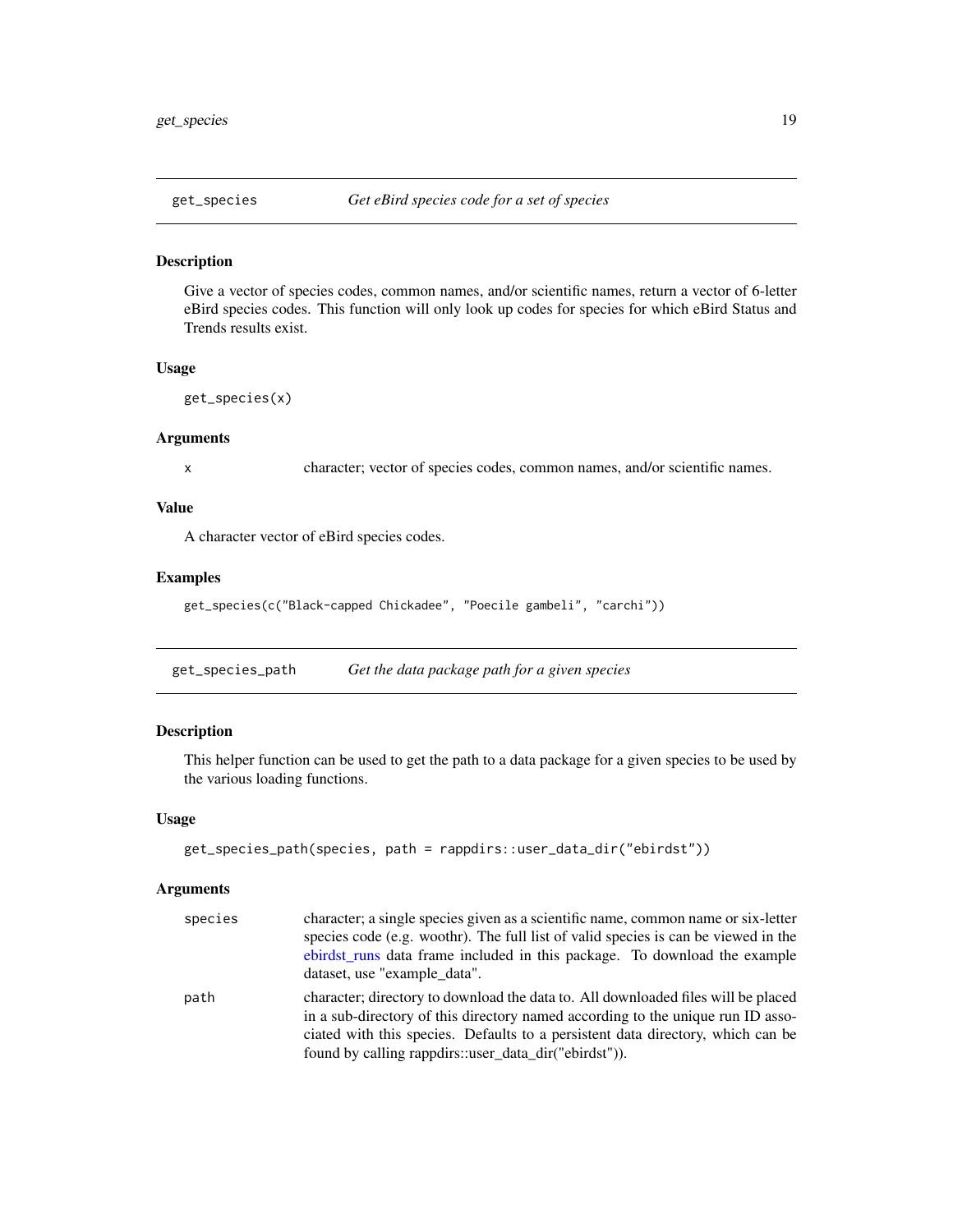# <span id="page-19-0"></span>Value

The path to the data package directory.

# Examples

```
## Not run:
# download the example data
ebirdst_download("example_data")
# get the path
path <- get_species_path("example_data")
# use it to load data
abd <- load_raster(path, "abundance")
# get the path to the full data package for yellow-bellied sapsucker
# common name, scientific name, or species code can be used
path <- get_species_path("Yellow-bellied Sapsucker")
path <- get_species_path("Sphyrapicus varius")
path <- get_species_path("yebsap")
## End(Not run)
```
<span id="page-19-1"></span>label\_raster\_stack *Label data cubes with the week date for each band*

# **Description**

The data cubes are saved as GeoTIFFs, which don't allow for band labels. For convenience, this function labels the layers of a data cube once it has been loaded with the week dates for each band.

#### Usage

```
label_raster_stack(x)
```
#### Arguments

x RasterStack or RasterBrick; original eBird Status and Trends data cube with 52 bands, one for each week.

# Value

A RasterStack or RasterBrick with names assigned for the dates in the format of "wYYYY.MM.DD" per raster package constraints. The Raster\* objects do not allow the names to start with a number, nor are they allowed to contain "-", so it is not possible to store the date in an ISO compliant format. Use parse\_raster\_dates() to convert the layer names to dates.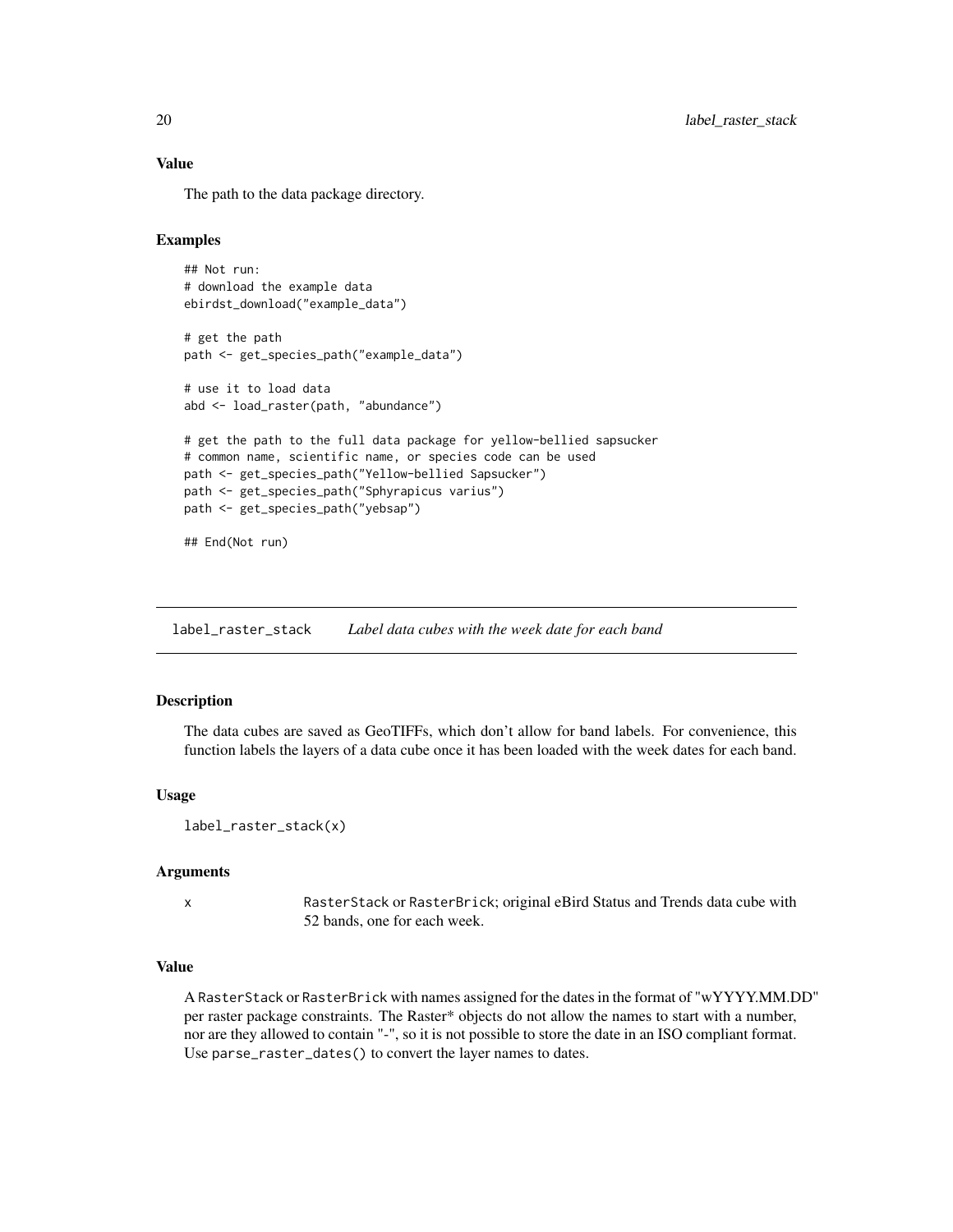# <span id="page-20-0"></span>load\_config 21

#### Examples

```
## Not run:
# download and load example abundance data
sp_path <- ebirdst_download("example_data")
abd <- load_raster(sp_path, "abundance")
# label
abd <- label_raster_stack(abd)
names(abd)
## End(Not run)
```
load\_config *Load eBird Status and Trends configuration file*

#### Description

Load the configuration file for an eBird Status and Trends runs. This configuration file is mostly for internal use and contains a variety of parameters used in the modeling process.

#### Usage

```
load_config(path)
```
#### Arguments

path character; directory that the Status and Trends data for a given species was downloaded to. This path is returned by ebirdst\_download() or get\_species\_path().

# Value

A list with the run configuration parameters.

#### Examples

```
## Not run:
# download example data
path <- ebirdst_download("example_data")
# or get the path if you already have the data downloaded
path <- get_species_path("example_data")
```

```
# load configuration file
cfg <- load_config(path)
```
## End(Not run)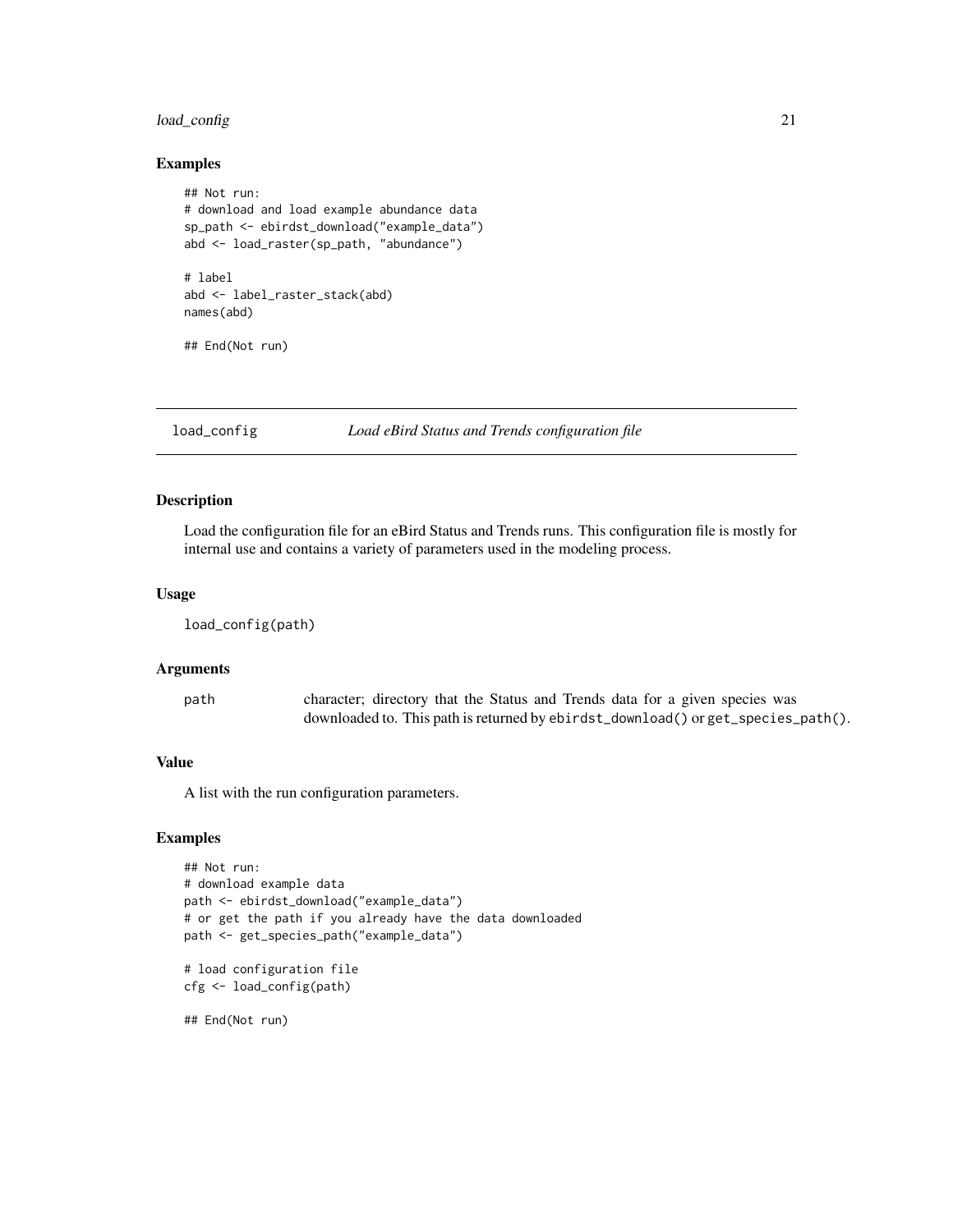```
load_fac_map_parameters
```
*Load full annual cycle map parameters*

#### Description

Get the map parameters used on the eBird Status and Trends website to optimally display the full annual cycle data. This includes bins for the abundance data, a projection, and an extent to map. The extent is the spatial extent of non-zero data across the full annual cycle and the projection is optimized for this extent.

#### Usage

```
load_fac_map_parameters(path)
```
#### Arguments

path character; directory that the Status and Trends data for a given species was downloaded to. This path is returned by ebirdst\_download() or get\_species\_path().

#### Value

A list containing elements:

- custom\_projection: a custom projection optimized for the given species' full annual cycle
- fa\_extent: an Extent object storing the spatial extent of non-zero data for the given species in the custom projection
- res: a numeric vector with 2 elements giving the target resolution of raster in the custom projection.
- fa\_extent\_sinu: the extent in sinusoidal projection
- abundance\_bins: abundance bins for the full annual cycle

# Examples

```
## Not run:
# download example data
path <- ebirdst_download("example_data", tifs_only = FALSE)
# or get the path if you already have the data downloaded
path <- get_species_path("example_data")
# get map parameters
```
load\_fac\_map\_parameters(path)

## End(Not run)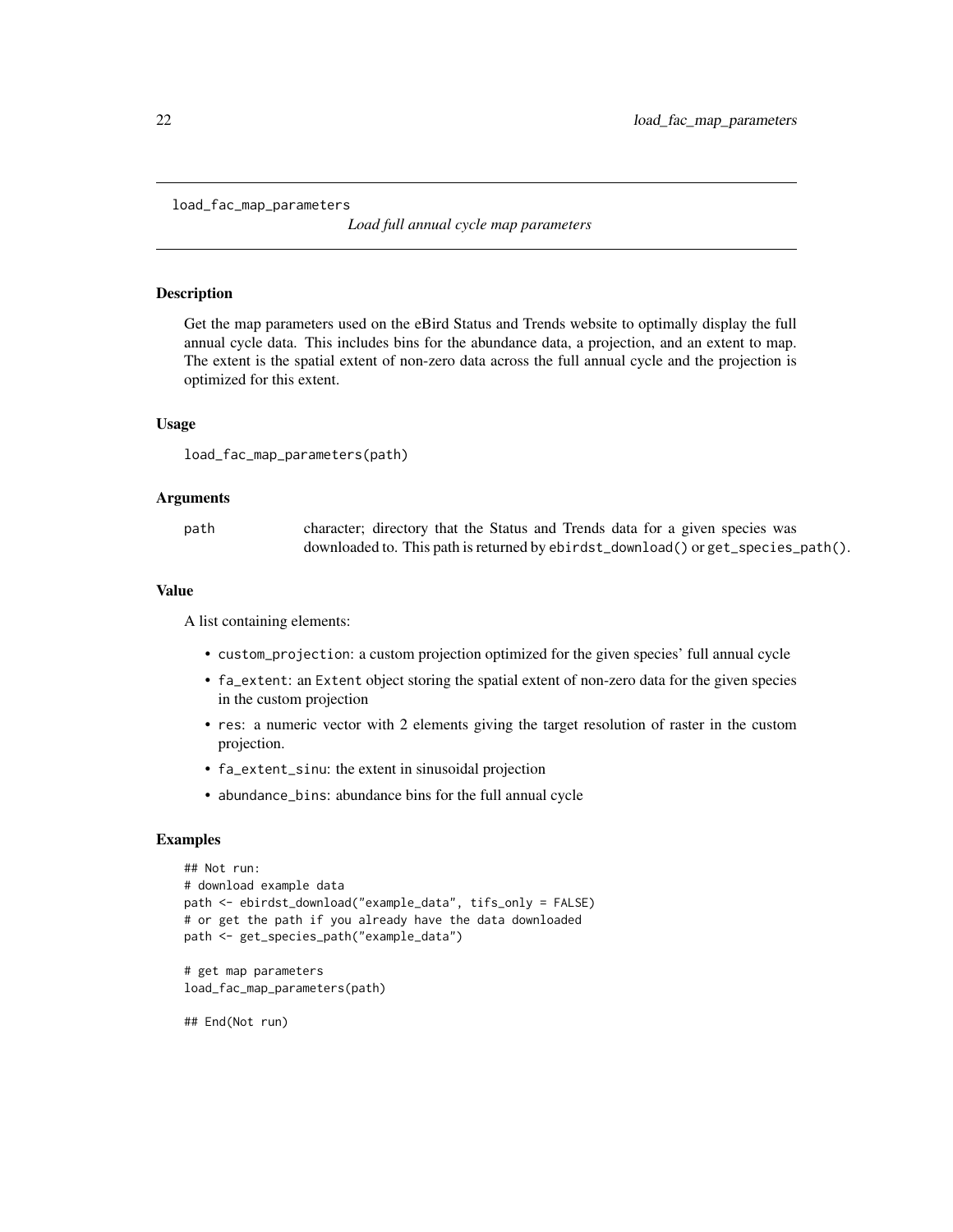<span id="page-22-1"></span><span id="page-22-0"></span>

#### Description

Partial dependence (PD) plots depict the relationship between the modeled occurrence probability and each of the predictor variables used in the model. Status and Trends provides the data to generate these plots for every stixel.

# Usage

```
load_pds(path, ext, return_sf = FALSE)
```
#### Arguments

| path      | character; directory that the Status and Trends data for a given species was<br>downloaded to. This path is returned by ebirdst_download() or get_species_path().                            |
|-----------|----------------------------------------------------------------------------------------------------------------------------------------------------------------------------------------------|
| ext       | ebirdst_extent object; the spatiotemporal extent to filter the data to. The spa-<br>tial component of the extent object must be provided in unprojected, latitude-<br>longitude coordinates. |
| return sf | logical; whether to return an sf object of spatial points rather then the default<br>data frame.                                                                                             |

#### Value

Data frame, or [sf](#page-0-0) object if return\_sf = TRUE, containing PD estimates for each stixel for either the occurrence and relative model. The data frame will have the following columns:

- stixel\_id: unique stixel identifier
- lat and lon: stixel centroid
- date: day of year, expressed as a value from 0-1, of the stixel center
- predictor: name of the predictor that the PD data correspond to, for a full list of predictors consult the [ebirdst\\_predictors](#page-14-1) data frame
- predictor\_value: value of the predictor variable at which PD is evaluated
- response: predicted response, occurrence or relative abundance, at the given value of the predictor averaged across all the values of the other predictors

# Examples

```
## Not run:
# download example data
path <- ebirdst_download("example_data", tifs_only = FALSE)
# or get the path if you already have the data downloaded
path <- get_species_path("example_data")
```
# load partial dependence data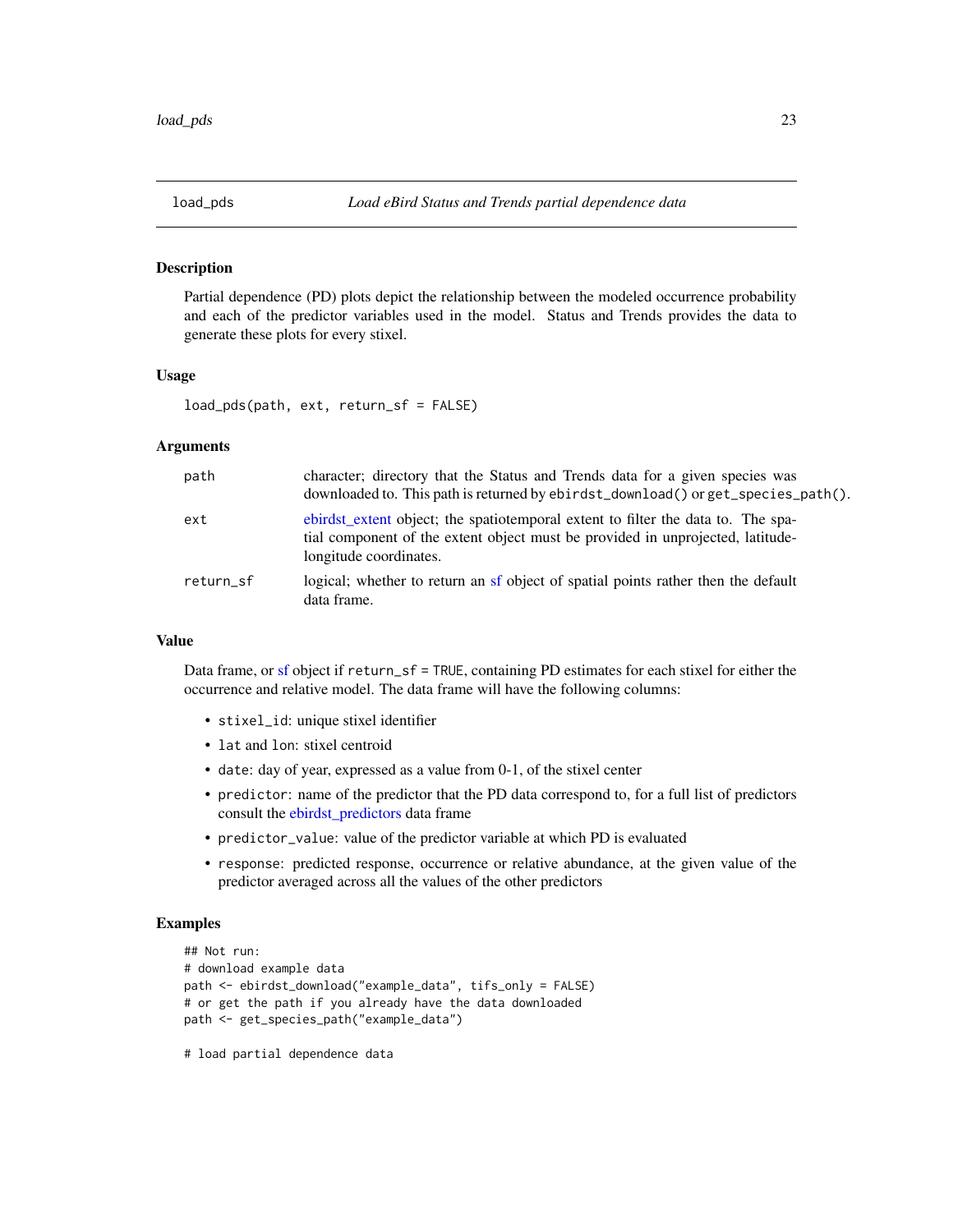```
pds <- load_pds(path)
# plot the top 15 predictor importances
# define a spatiotemporal extent to plot data from
bb_vec <- c(xmin = -86.6, xmax = -82.2, ymin = 41.5, ymax = 43.5)
e \le - \text{ebirdst\_extent}(bb\_vec, t = c("05-01", "05-31"))plot_pds(pds, "solar_noon_diff", ext = e, n_bs = 5)
## End(Not run)
```
<span id="page-23-1"></span>

load\_pis *Load eBird Status and Trends predictor importance data*

#### Description

Loads the predictor importance (PI) data from the pi-pd.db sqlite database. PI estimates are provided for each stixel over which a model was run and are identified by a unique stixel ID in addition to the coordinates of the stixel centroid. PI estimates are for the occurrence model only.

### Usage

load\_pis(path, ext, return\_sf = FALSE)

# Arguments

| path      | character; directory that the Status and Trends data for a given species was<br>downloaded to. This path is returned by ebirdst_download() or get_species_path().                            |
|-----------|----------------------------------------------------------------------------------------------------------------------------------------------------------------------------------------------|
| ext       | ebirdst_extent object; the spatiotemporal extent to filter the data to. The spa-<br>tial component of the extent object must be provided in unprojected, latitude-<br>longitude coordinates. |
| return_sf | logical; whether to return an sf object of spatial points rather then the default<br>data frame.                                                                                             |

#### Value

Data frame, or [sf](#page-0-0) object if return\_sf = TRUE, containing PI estimates for each stixel for both the occurrence and relative abundance models. The data are provided in a 'wide' format, with each row corresponding to the PI estimates for a give stixel for the occurrence count model, and the relative importance of each predictor in columns. Stixels are identified by a unique stixel\_id, the centroid of the stixel in space and time is specified by the lat, lon, and date column, which expresses the day of year as a value from 0-1.

```
## Not run:
# download example data
path <- ebirdst_download("example_data", tifs_only = FALSE)
# or get the path if you already have the data downloaded
```
<span id="page-23-0"></span>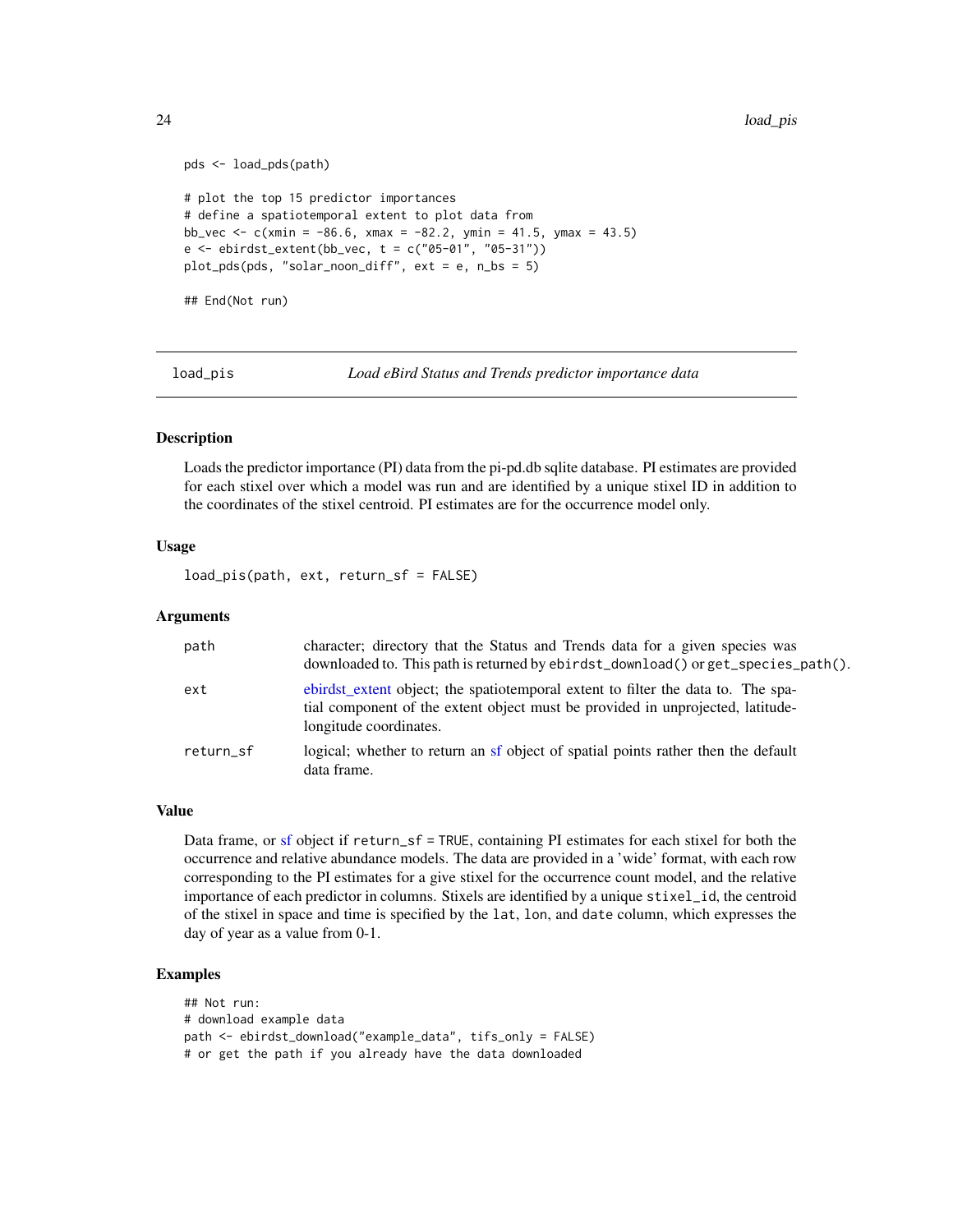# <span id="page-24-0"></span>load\_predictions 25

```
path <- get_species_path("example_data")
# load predictor importance
pis <- load_pis(path)
# plot the top 15 predictor importances
# define a spatiotemporal extent to plot data from
bb_vec <- c(xmin = -86.6, xmax = -82.2, ymin = 41.5, ymax = 43.5)
e \le - \text{ebirdst\_extent}(bb\_vec, t = c("05-01", "05-31"))plot_pis(pis, ext = e, n_top_pred = 15, by_cover_class = TRUE)
## End(Not run)
```
load\_predictions *Load eBird Status and Trends test data predictions*

#### Description

During eBird Status and Trends modeling, predictions are made for checklists in a test dataset that is not included in the model fitting process. This function loads these predictions in addition to the actual observed count on the associated checklist. These data are used by [ebirdst\\_ppms\(\)](#page-11-1) to get for calculating predictive performance metrics.

# Usage

```
load_predictions(path, return_sf = FALSE)
```
#### Arguments

| path      | character; directory that the Status and Trends data for a given species was                     |
|-----------|--------------------------------------------------------------------------------------------------|
|           | downloaded to. This path is returned by ebirdst_download() or get_species_path().                |
| return sf | logical; whether to return an sf object of spatial points rather then the default<br>data frame. |

#### Value

Data frame, or [sf](#page-0-0) object if return\_sf = TRUE, containing observed counts and model predictiosn for the test data.

```
## Not run:
# download example data
path <- ebirdst_download("example_data", tifs_only = FALSE)
# or get the path if you already have the data downloaded
path <- get_species_path("example_data")
# test data
test_predictions <- load_predictions(path)
```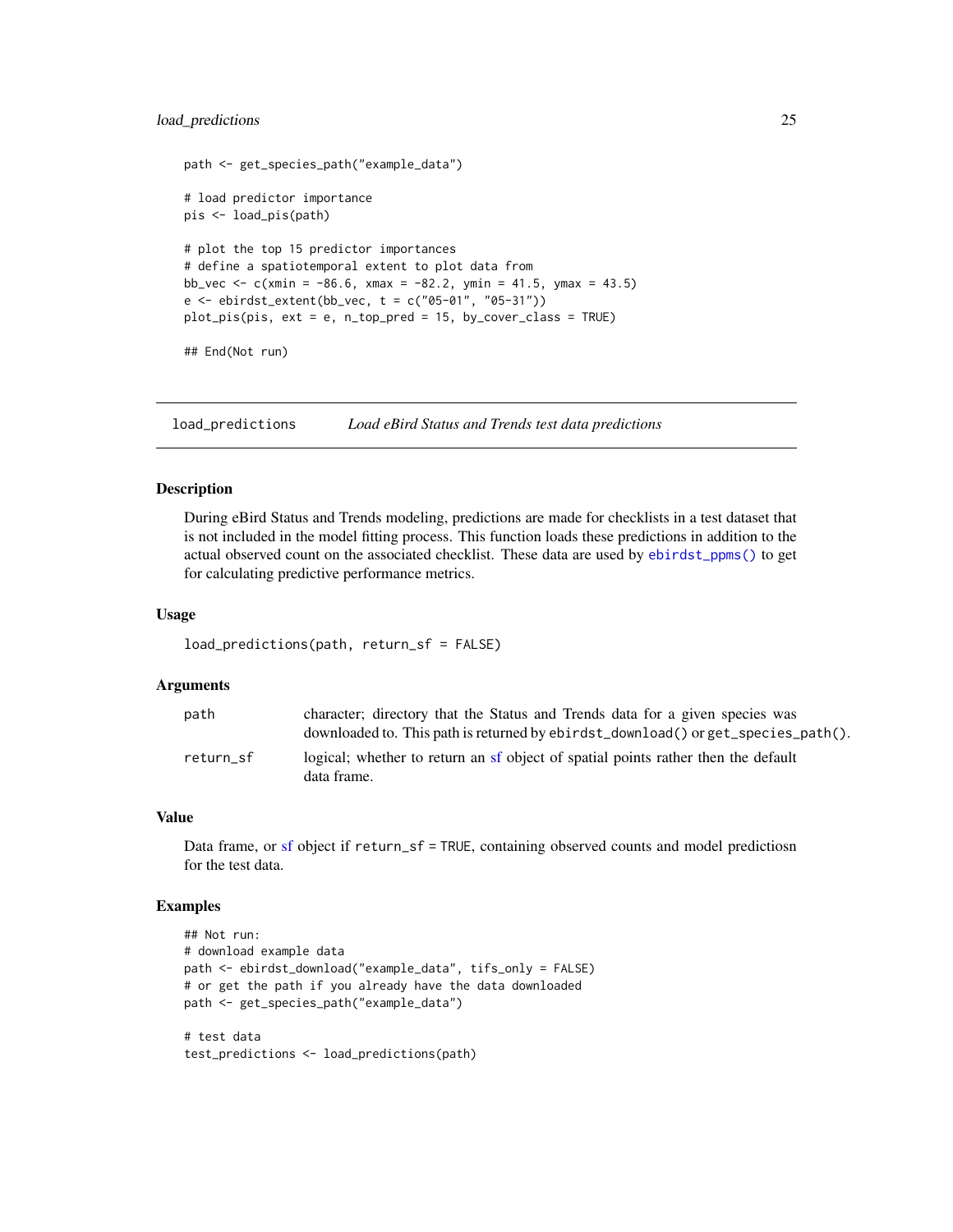```
dplyr::glimpse(test_predictions)
```
## End(Not run)

#### load\_raster *Load eBird Status and Trends raster data cubes*

# Description

Each of the eBird Status and Trends products is packaged as a GeoTIFF file (referred to as a "cube) with 52 bands, one for each week of the year. This function loads the cube for a given product and species as a RasterStack object.

### Usage

```
load_raster(
 path,
 product = c("abundance", "abundance_seasonal", "count", "occurrence",
    "abundance_lower", "abundance_upper", "template"),
  resolution = c("hr", "mr", "lr")
)
```
# Arguments

| path       | character; directory that the Status and Trends data for a given species was<br>downloaded to. This path is returned by ebirdst_download() or get_species_path().                                             |
|------------|---------------------------------------------------------------------------------------------------------------------------------------------------------------------------------------------------------------|
| product    | character; Status and Trends product to load, see Details for available products.<br>It is also possible to return a template raster with no data.                                                            |
| resolution | character; the resolution of the raster data to load. The default is to load the<br>native $\sim$ 3 km resolution ("hr"); however, for some applications 9 km ("mr") or<br>27 km ("1r") data may be suitable. |

#### Details

The available Status and Trends data cubes are as follows:

- occurrence: the expected probability of occurrence of the species, ranging from 0 to 1, on an eBird Traveling Count by a skilled eBirder starting at the optimal time of day with the optimal search duration and distance that maximizes detection of that species in a region.
- count: the expected count of a species, conditional on its occurrence at the given location, on an eBird Traveling Count by a skilled eBirder starting at the optimal time of day with the optimal search duration and distance that maximizes detection of that species in a region.
- abundance: the expected relative abundance, computed as the product of the probability of occurrence and the count conditional on occurrence, of the species on an eBird Traveling Count by a skilled eBirder starting at the optimal time of day with the optimal search duration and distance that maximizes detection of that species in a region.

<span id="page-25-0"></span>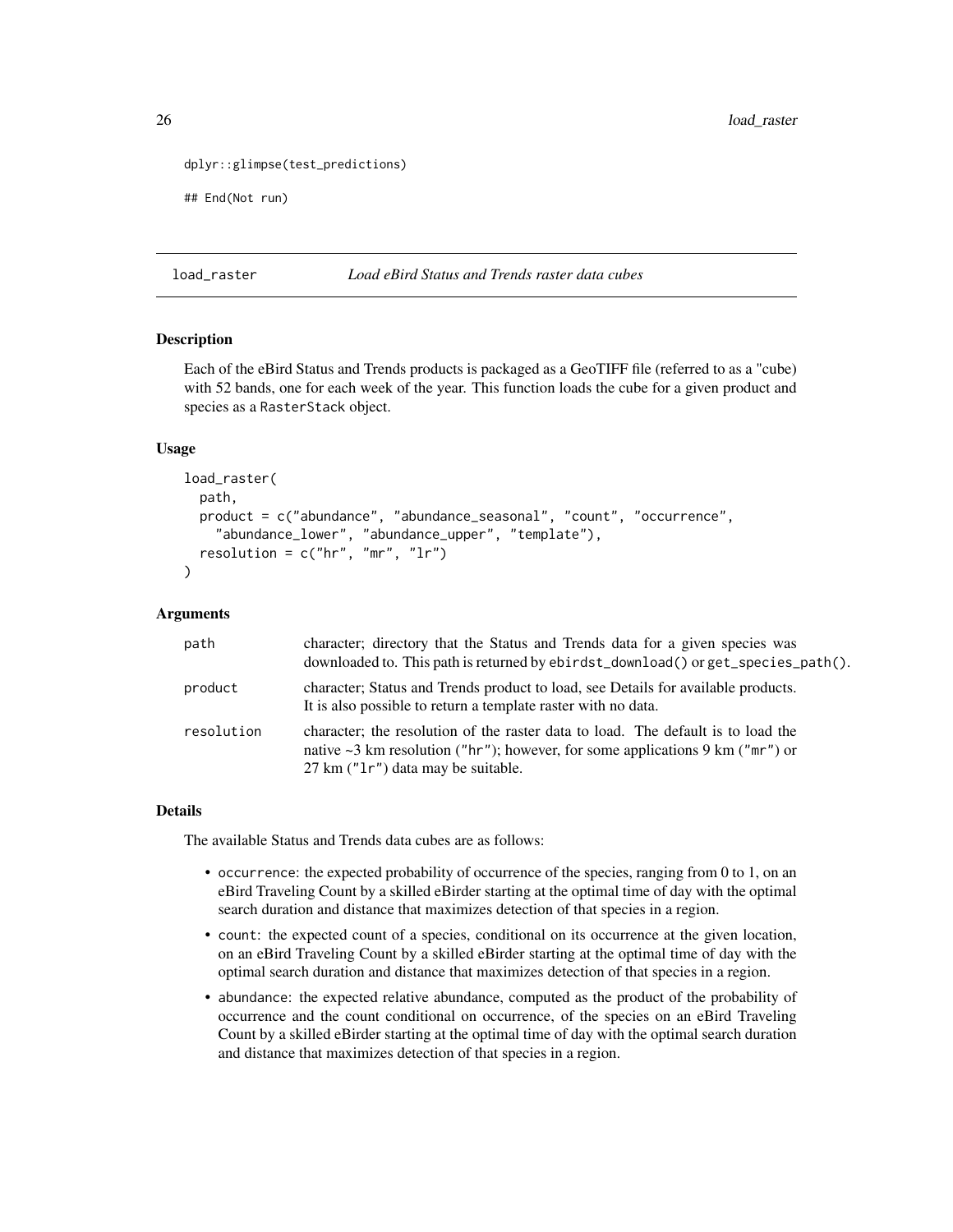- <span id="page-26-0"></span>• abundance\_lower: the lower 10th quantile of the expected relative abundance of the species on an eBird Traveling Count by a skilled eBirder starting at the optimal time of day with the optimal search duration and distance that maximizes detection of that species in a region.
- abundance\_upper: the upper 90th quantile of the expected relative abundance of the species on an eBird Traveling Count by a skilled eBirder starting at the optimal time of day with the optimal search duration and distance that maximizes detection of that species in a region.

In addition to these cubes with 52 layers (one for each week), it is possible to load:

- abundance\_seasonal: the expected relative abundance averaged across the weeks within each season. The date boundaries used for the seasonal definitions appear in ebirdst\_runs and if a season failed review no associated layer will be included.
- template: a template raster covering the whole Earth and without any data.

#### Value

A RasterStack with 52 layers for the given product, labeled by week. Seasonal abundance will have up to four layers labeled according to the seasons. The template raster will be returned as a RasterLayer.

#### Examples

```
## Not run:
# download example data
path <- ebirdst_download("example_data")
# or get the path if you already have the data downloaded
path <- get_species_path("example_data")
# load data
load_raster(path, "abundance")
## End(Not run)
```
<span id="page-26-1"></span>load\_stixels *Load summary data for eBird Status and Trends stixels*

#### **Description**

eBird Status and Trends divides space and time into variably sized "stixels" within which individual base models are fit. The process of stixelization is performed many times and the prediction at any given point is the median of the predictions from all the stixels that that point falls in. This function loads summary statistics for each stixel, for example, the size of the stixels and the number of observations within each stixel.

#### Usage

```
load_stixels(path, ext, return_sf = FALSE)
```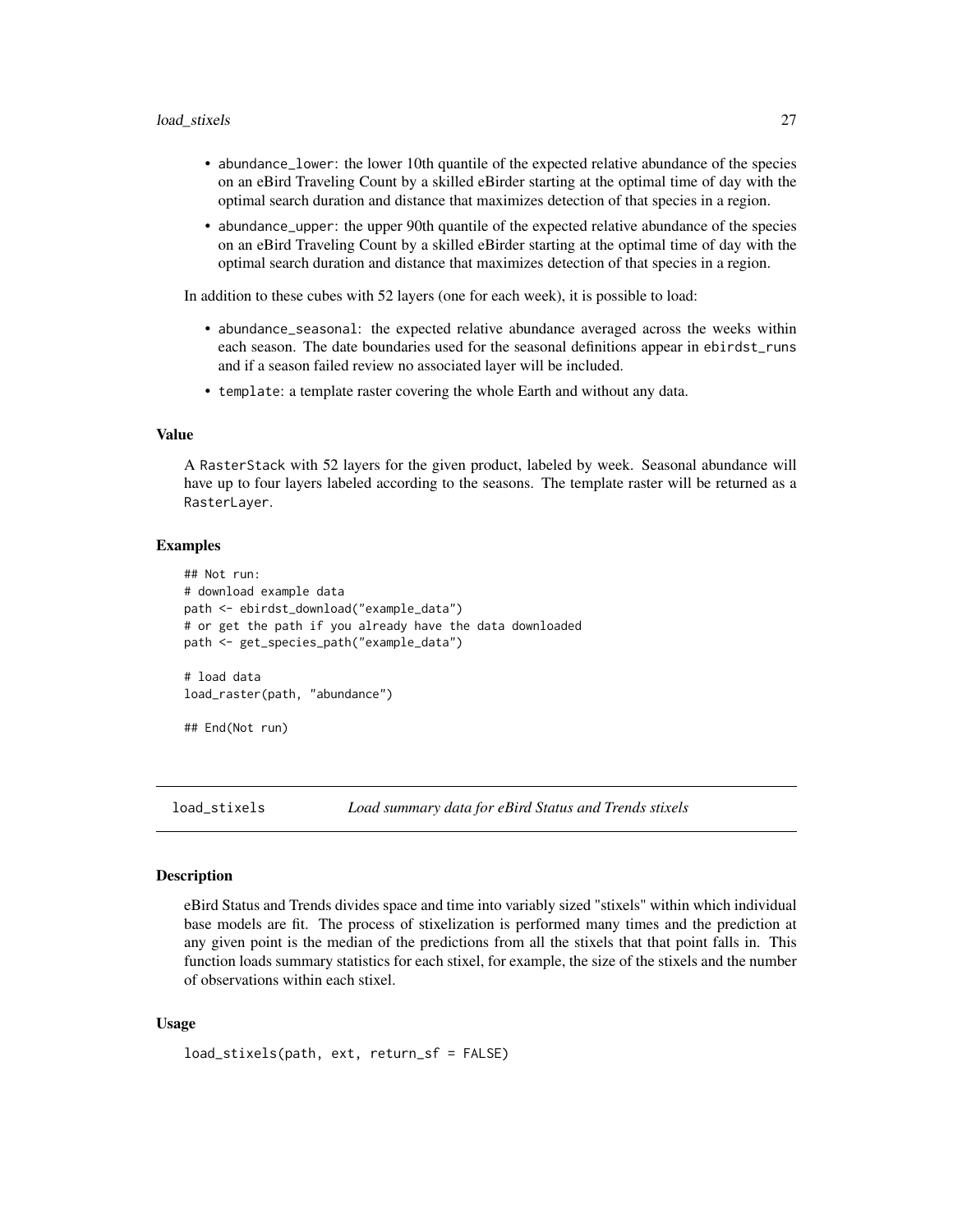#### <span id="page-27-0"></span>**Arguments**

| path      | character; directory that the Status and Trends data for a given species was<br>downloaded to. This path is returned by ebirdst_download() or get_species_path().                            |
|-----------|----------------------------------------------------------------------------------------------------------------------------------------------------------------------------------------------|
| ext       | ebirdst_extent object; the spatiotemporal extent to filter the data to. The spa-<br>tial component of the extent object must be provided in unprojected, latitude-<br>longitude coordinates. |
| return sf | logical; whether to return an sf object of spatial points rather then the default<br>data frame.                                                                                             |

#### Value

Data frame, or [sf](#page-0-0) object if return\_sf = TRUE, containing stixel summary data. Data are organized with one stixel per row and each stixel identified by a unique stixel\_id, the centroid of each stixel in space and time is specified by lat, lon, and date.

# Examples

```
## Not run:
# download example data
path <- ebirdst_download("example_data", tifs_only = FALSE)
# or get the path if you already have the data downloaded
path <- get_species_path("example_data")
# load stixel summary information
stixels <- load_stixels(path)
dplyr::glimpse(stixels)
```

```
## End(Not run)
```
parse\_raster\_dates *Parse data cube layer names into dates*

#### Description

[label\\_raster\\_stack\(\)](#page-19-1) labels the layers of a data cube with the associated week dates in the format of "wYYYY.MM.DD", because of constraints in the raster package. This function converts that character vector into an ISO compliant Date vector.

#### Usage

```
parse_raster_dates(x)
```
#### Arguments

x Raster object; labeled Status and Trends data cube.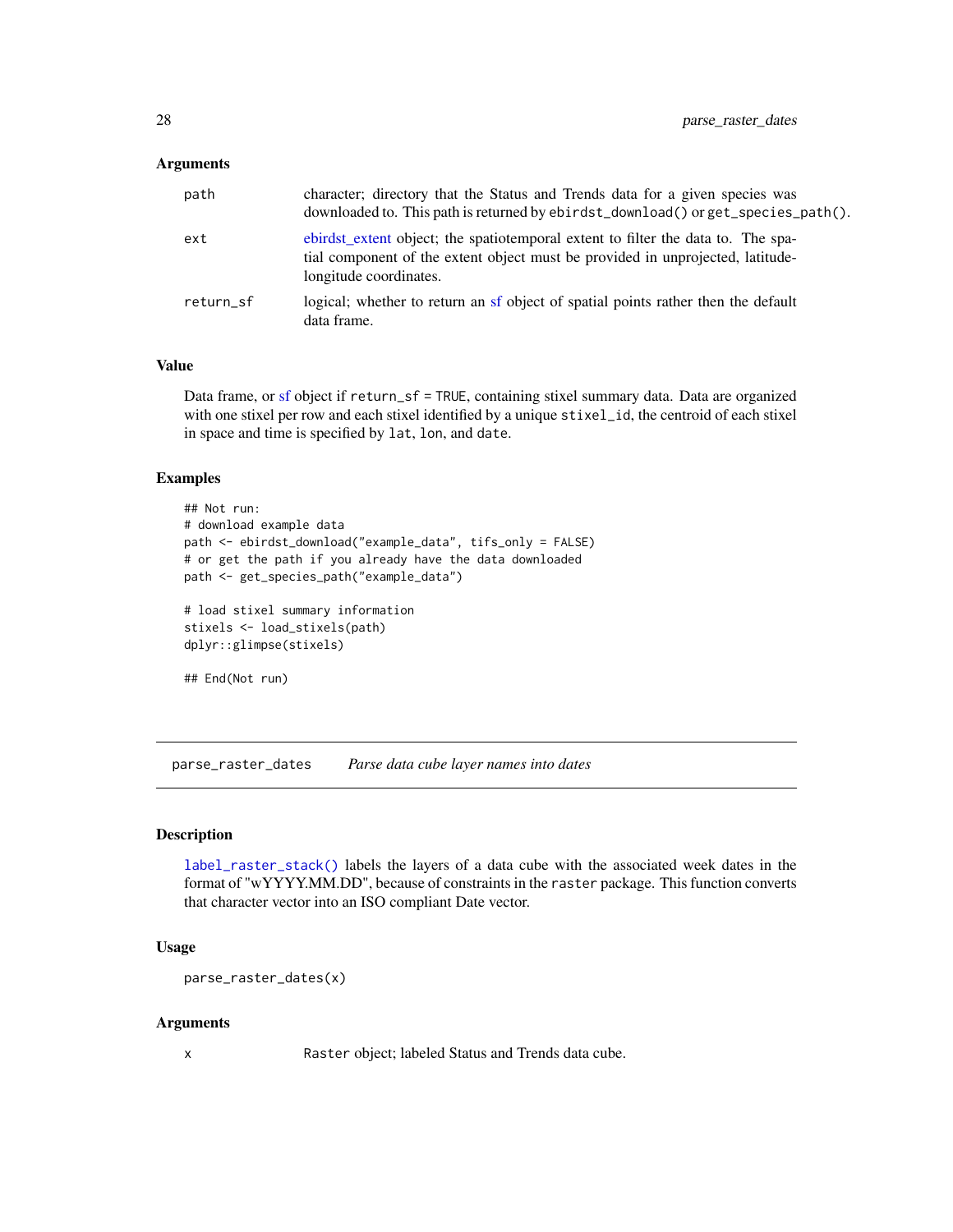#### <span id="page-28-0"></span>plot\_pds 29

# Value

Date vector.

#### Examples

```
## Not run:
# download and load example abundance data
sp_path <- ebirdst_download("example_data")
abd <- load_raster(sp_path, "abundance")
```

```
# parse dates
parse_raster_dates(abd)
```
## End(Not run)

plot\_pds *Plot partial dependency (PD) line plots*

# Description

For a given eBird Status and Trends species, produce a line plot showing the partial dependence (PD) relationship for a given predictor. Two options for smoothing are provided.

#### Usage

```
plot_pds(
  pds,
  predictor,
  ext,
  bootstrap_smooth = TRUE,
  show_stixel_pds = FALSE,
  show_quantiles = FALSE,
  n_{bs} = 100,
  ss_equivalent = 10,
  k = 25,
  ci<sup>2</sup>lpha = 0.05,
  gbm_n_trees = 500,
  ylim = NULL,
  plot = TRUE
)
```
# Arguments

| pds       | data frame; partial dependence data from $load_pds()$ .                             |
|-----------|-------------------------------------------------------------------------------------|
| predictor | character; single predictor name to plot PD for. For a full list of predictors, and |
|           | their associated definitions, see ebirdst_predictors.                               |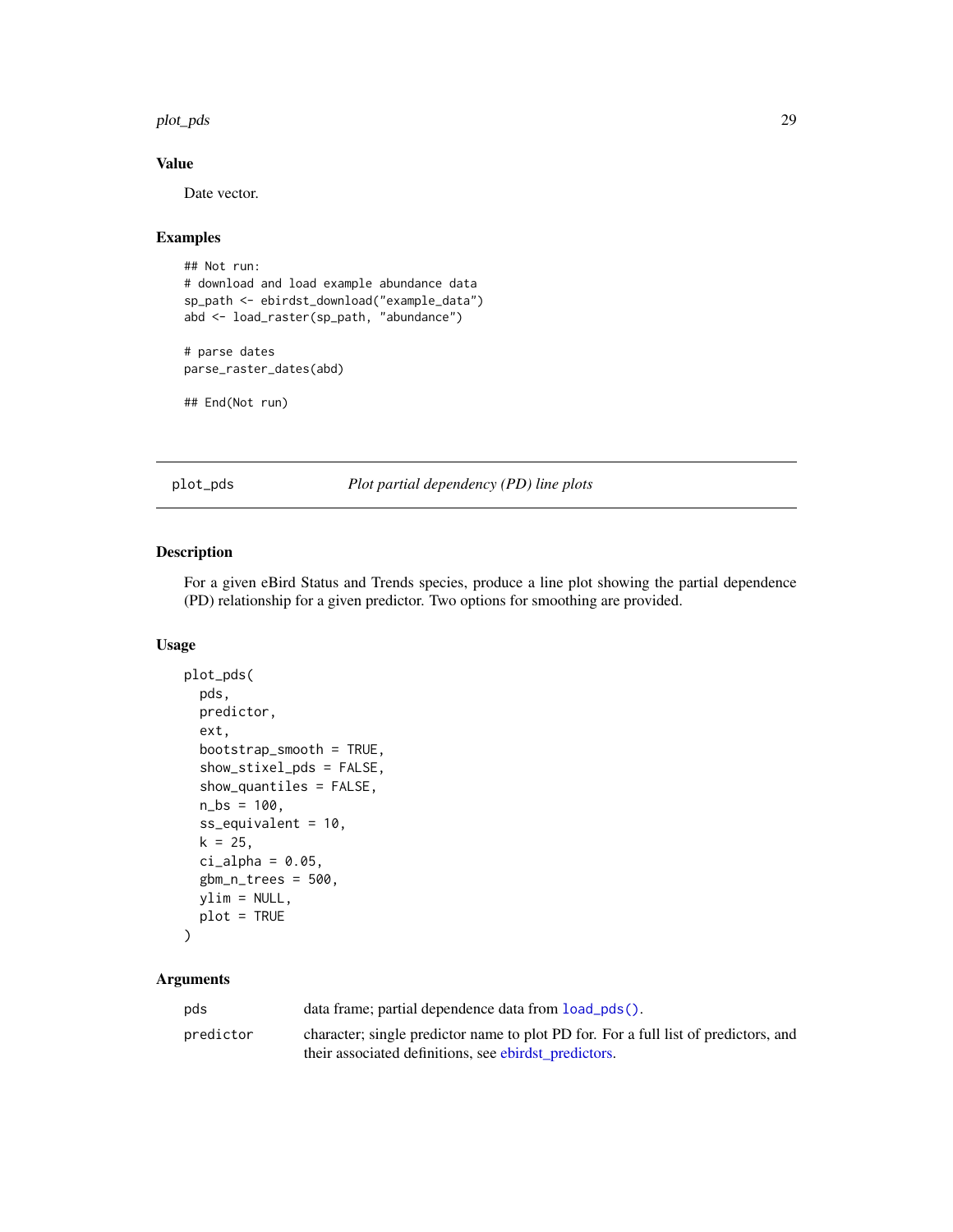<span id="page-29-0"></span>

| ext              | ebirdst_extent object; the spatiotemporal extent over which to calculate PDs.<br>This is required, since results are less meaningful over large spatiotemporal ex-                                                                                                                                                                                                                         |
|------------------|--------------------------------------------------------------------------------------------------------------------------------------------------------------------------------------------------------------------------------------------------------------------------------------------------------------------------------------------------------------------------------------------|
| bootstrap_smooth | tents.                                                                                                                                                                                                                                                                                                                                                                                     |
|                  | logical; the ideal visualization of the PD data is a pointwise GAM smoothing<br>of the individual stixel PD values. This argument specifies whether this should<br>be done directly on the full PD dataset (bootstrap_smooth = FALSE) or by sub-<br>sampling and bootstrapping. The latter approach deals with the randomness in<br>the data and can be more efficient for large datasets. |
| show_stixel_pds  |                                                                                                                                                                                                                                                                                                                                                                                            |
|                  | logical; whether to plot the individual stixel PD values as semi-transparent lines.                                                                                                                                                                                                                                                                                                        |
|                  | show_quantiles logical; adds a band for the upper (90th) and lower (10th) quantiles of the indi-<br>vidual stixel PD values. These are calculated using quantile regression.                                                                                                                                                                                                               |
| $n_{bs}$         | int; number of GAM bootstrap iterations when estimating PD confidence inter-<br>vals. Ignored if bootstrap_smooth = FALSE.                                                                                                                                                                                                                                                                 |
| ss_equivalent    | int; when bootstrapping to estimate PD confidence intervals, this argument spec-<br>ifies the size of the subsample of the original data. In particular, ss_equivalent<br>should be an integer representing the equivalent sampling size when averaging<br>this number of PD estimates.                                                                                                    |
| k                | integer; number of knots to use in the GAM when smooth the PD relationship.                                                                                                                                                                                                                                                                                                                |
| ci_alpha         | numeric; alpha level of confidence intervals. Default is 0.05.                                                                                                                                                                                                                                                                                                                             |
| gbm_n_trees      | integer; number of trees to fit in the GBM when estimating quantiles. Ignored if<br>show_quantiles = $FALSE.$ Default is 500.                                                                                                                                                                                                                                                              |
| ylim             | numeric; 2-element vector to pre-define the y-limits of plotting. In the format<br>$c(\text{ymin}, \text{ymax})$ .                                                                                                                                                                                                                                                                         |
| plot             | logical; whether to plot the PD relationships or just return data.                                                                                                                                                                                                                                                                                                                         |

# Value

Plots the smoothed partial dependence relationship for the specified predictor and returns a data frame of the smoothed curve with confidence intervals.

```
## Not run:
# download example data
path <- ebirdst_download("example_data", tifs_only = FALSE)
# or get the path if you already have the data downloaded
path <- get_species_path("example_data")
# load predictor dependence data
pds <- load_pds(path)
# define a spatiotemporal extent to plot data from
bb_vec <- c(xmin = -86, xmax = -83, ymin = 41.5, ymax = 43.5)
e \le - \text{ebirdst\_extent}(bb\_vec, t = c("05-01", "05-31"))
```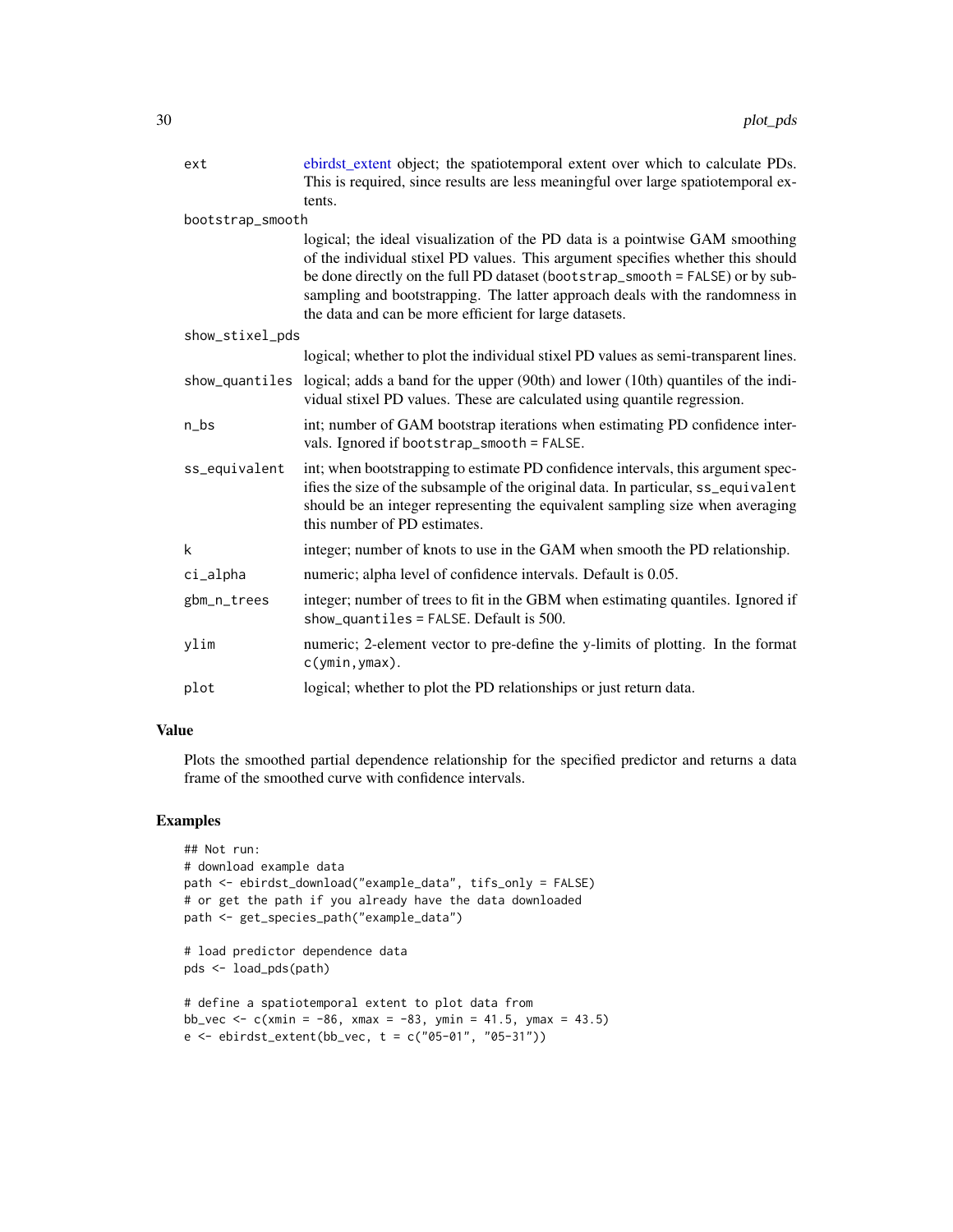#### <span id="page-30-0"></span>plot\_pis 31

```
# for testing, run with 5 bootstrap iterations for speed
# in practice, best to run with the default number of iterations (100)
pd_smooth <- plot_pds(pds, "solar_noon_diff", ext = e, n_bs = 5)
dplyr::glimpse(pd_smooth)
```
## End(Not run)

plot\_pis *Plot predictor importance (PI) box plots*

# Description

For a given eBird Status and Trends species, produce a box plot showing the predictor importance (PI) for each of the predictors used in the occurrence model. Predictors are plotted in order from highest to lowest importance. Many function parameters allow for customized plots.

#### Usage

```
plot_pis(
 pis,
  ext,
 by_cover_class = TRUE,
  n\_top\_pred = 20,
 pretty_names = TRUE,
 plot = TRUE
)
```
#### Arguments

| pis          | data frame; predictor importance data from load_pis().                                                                                                                       |
|--------------|------------------------------------------------------------------------------------------------------------------------------------------------------------------------------|
| ext          | ebirdst_extent object; the spatiotemporal extent over which to calculate PIs.<br>This is required, since results are less meaningful over large spatiotemporal ex-<br>tents. |
|              | by_cover_class logical; whether to aggregate the FRAGSTATS metrics (PLAND and ED) for<br>the land cover classes into single values for the land cover classes.               |
| n_top_pred   | integer; how many predictors to show.                                                                                                                                        |
| pretty_names | logical; whether to convert cryptic land cover codes to readable land cover class<br>names.                                                                                  |
| plot         | logical; whether to plot predictor importance or just return top predictors.                                                                                                 |

# Value

Plots a boxplot of predictor importance and invisibly returns a named vector of top predictors, and their median predictor importance, based on the n\_top\_pred parameter.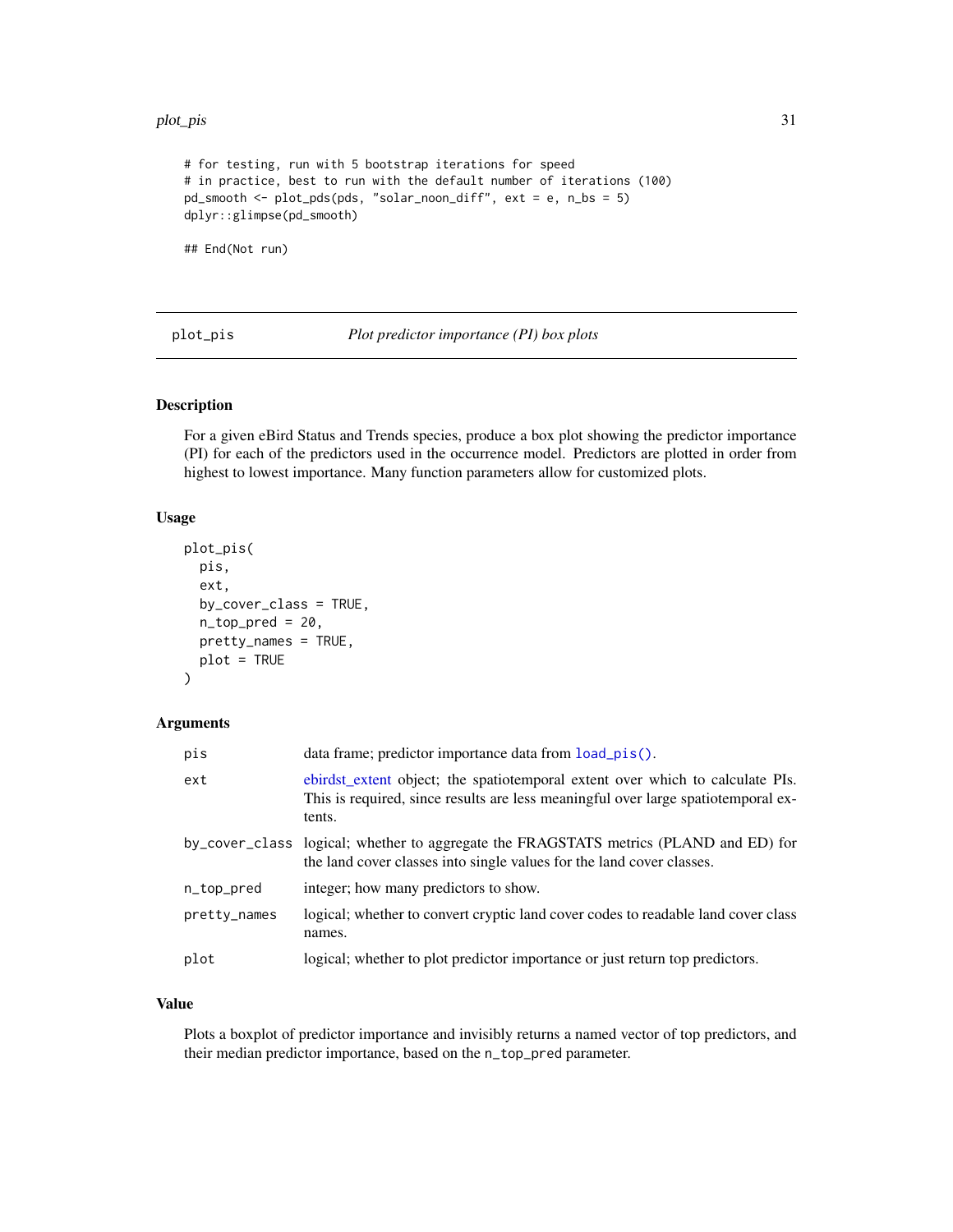# Examples

```
## Not run:
# download example data
path <- ebirdst_download("example_data", tifs_only = FALSE)
# or get the path if you already have the data downloaded
path <- get_species_path("example_data")
# load predictor importance
pis <- load_pis(path)
# define a spatiotemporal extent to plot data from
bb_vec <- c(xmin = -86, xmax = -83, ymin = 41.5, ymax = 43.5)
e \le - \text{ebirdst\_extent}(bb\_vec, t = c("05-01", "05-31"))top_pred <- plot_pis(pis, ext = e, by_cover_class = TRUE, n_top_pred = 10)
top_pred
## End(Not run)
```
poisson\_dev *Poisson deviance*

# Description

Poisson deviance

### Usage

poisson\_dev(obs, pred)

# Arguments

| obs  | numeric; observed values.  |
|------|----------------------------|
| pred | numeric; predicted values. |

# Value

A named numeric vector with three elements: model deviance, mean deviance, and deviance explained.

```
obs <- c(0, 0, 1, 3, 5, 2)
pred <- c(0.5, 0.1, 2.5, 3.3, 5.2, 2.5)
ebirdst:::poisson_dev(obs, pred)
```
<span id="page-31-0"></span>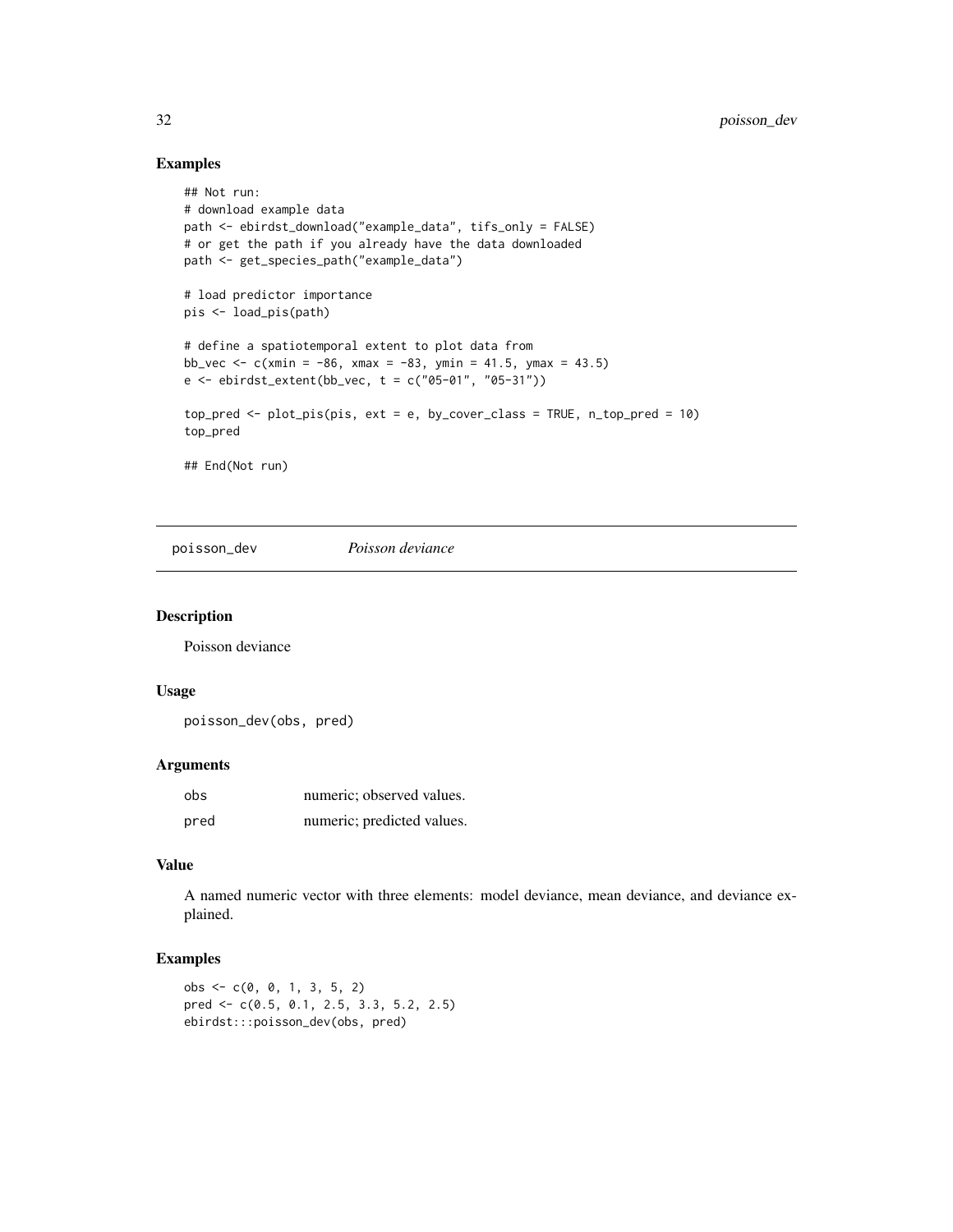<span id="page-32-0"></span>

# Description

Transform an eBird Status and Trends extent object to a different coordinate reference system. This is most commonly required to transform the extent to the sinusoidal CRS used by the eBird Status and Trends rasters.

# Usage

project\_extent(x, crs)

# Arguments

|     | ebirdst_extent object; a spatiotemporal extent.                                                                               |
|-----|-------------------------------------------------------------------------------------------------------------------------------|
| crs | coordinate references system, given either as a projatring, an integer EPSG<br>code, or a crs object generated with st_crs(). |

# Value

An [ebirdst\\_extent](#page-7-1) object in the new CRS.

```
# construct an ebirdst_extent object
bb_vec <- c(xmin = -80, xmax = -70, ymin = 40, ymax = 47)
bb <- sf::st_bbox(bb_vec, crs = 4326)
bb_ext <- ebirdst_extent(bb)
```

```
# transform to sinusoidal projection of rasters
sinu <- "+proj=sinu +lon_0=0 +x_0=0 +y_0=0 +a=6371007 +b=6371007 +units=m +no_defs"
project_extent(bb_ext, crs = sinu)
```

```
# also works on polygon extents
poly <- sf::read_sf(system.file("shape/nc.shp", package="sf"))
poly_ext <- ebirdst_extent(poly)
project_extent(poly_ext, crs = sinu)
```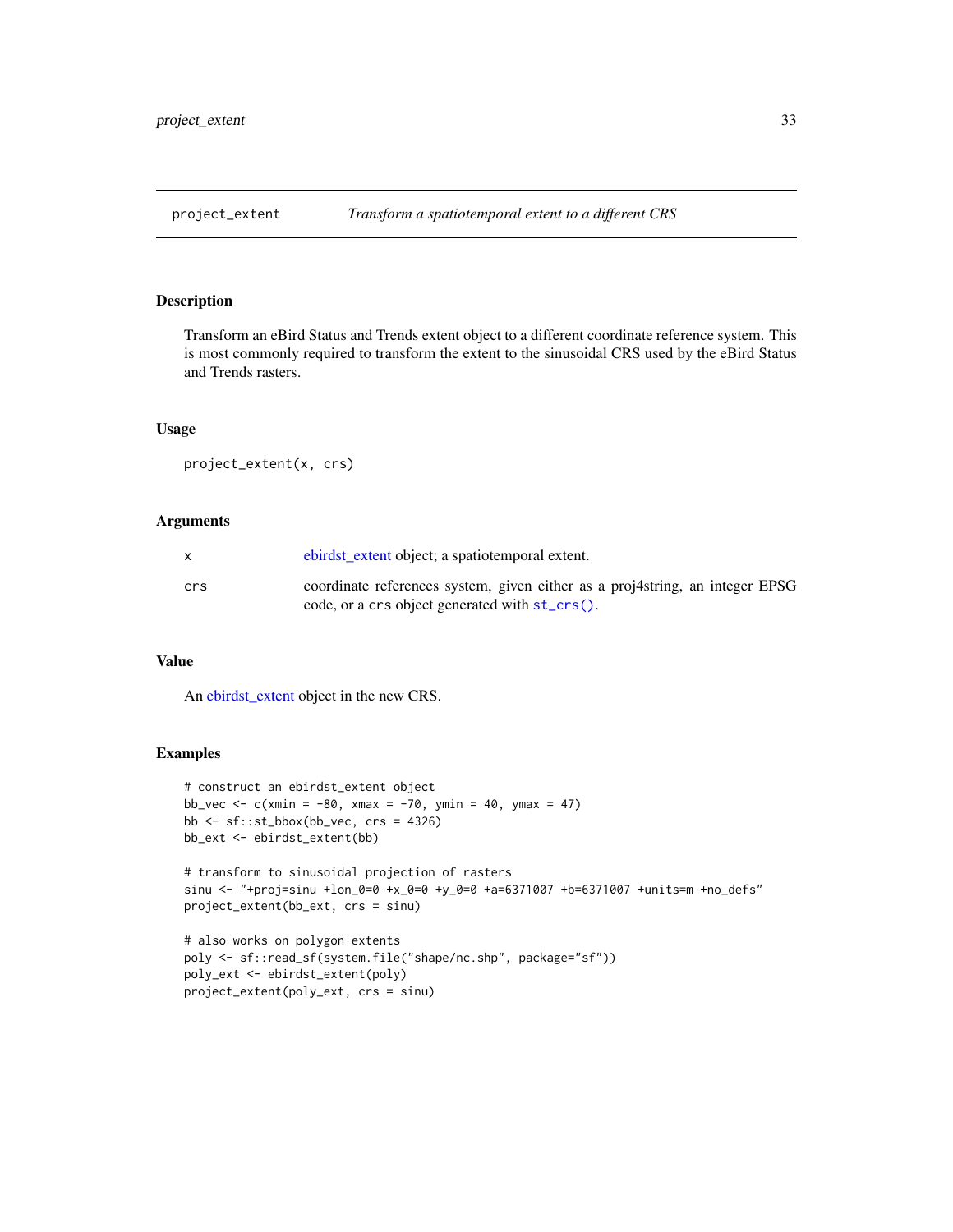#### <span id="page-33-1"></span>Description

Subsample points to deal with spatiotemporal bias in observations by defining a grid in space and time, then sampling the given number of points from each cell. [sample\\_case\\_control\(\)](#page-33-1) additionally samples presence and absence independently.

#### Usage

```
sample_grid(x, res, t_res, n = 1, replace = FALSE, jitter = TRUE)
```

```
sample_case_control(x, res, t_res, n = 1, replace = FALSE, jitter = TRUE)
```
# Arguments

| $\mathsf{x}$ | data frame or sf object; the points to subsample. If $x$ is a data frame the coor-<br>diantes should be provided as columns 1 at and 1 on. The day of year should be<br>expressed as a proportion from 0-1 and stored in the column date. |
|--------------|-------------------------------------------------------------------------------------------------------------------------------------------------------------------------------------------------------------------------------------------|
| res          | numeric; the size in meters of the grid to sample from. This can be a 2 element<br>vector indicating the x and y dimensions of the cells.                                                                                                 |
| t res        | numeric; the temporal resolution for sampling expressed as a proportion of the<br>year. For example, 7 / 365 would result in sampling from each week.                                                                                     |
| n            | integer; the number of points to sample from each grid cell.                                                                                                                                                                              |
| replace      | logical; whether to sample with replacement.                                                                                                                                                                                              |
| jitter       | logical; to avoid always using the same grid for sampling, the grid can be jittered<br>so that the origin is different each time this function is called.                                                                                 |

### Value

Logical vector indicating which rows are selected.

```
## Not run:
# download example data
path <- ebirdst_download("example_data", tifs_only = FALSE)
# or get the path if you already have the data downloaded
path <- get_species_path("example_data")
# test data to sample
preds <- load_predictions(path, return_sf = TRUE)
# sample on a 100km, 1 month grid
s \leq sample_grid(preds, res = 100000, t_res = 1 / 12)
preds_grid <- preds[s, ]
```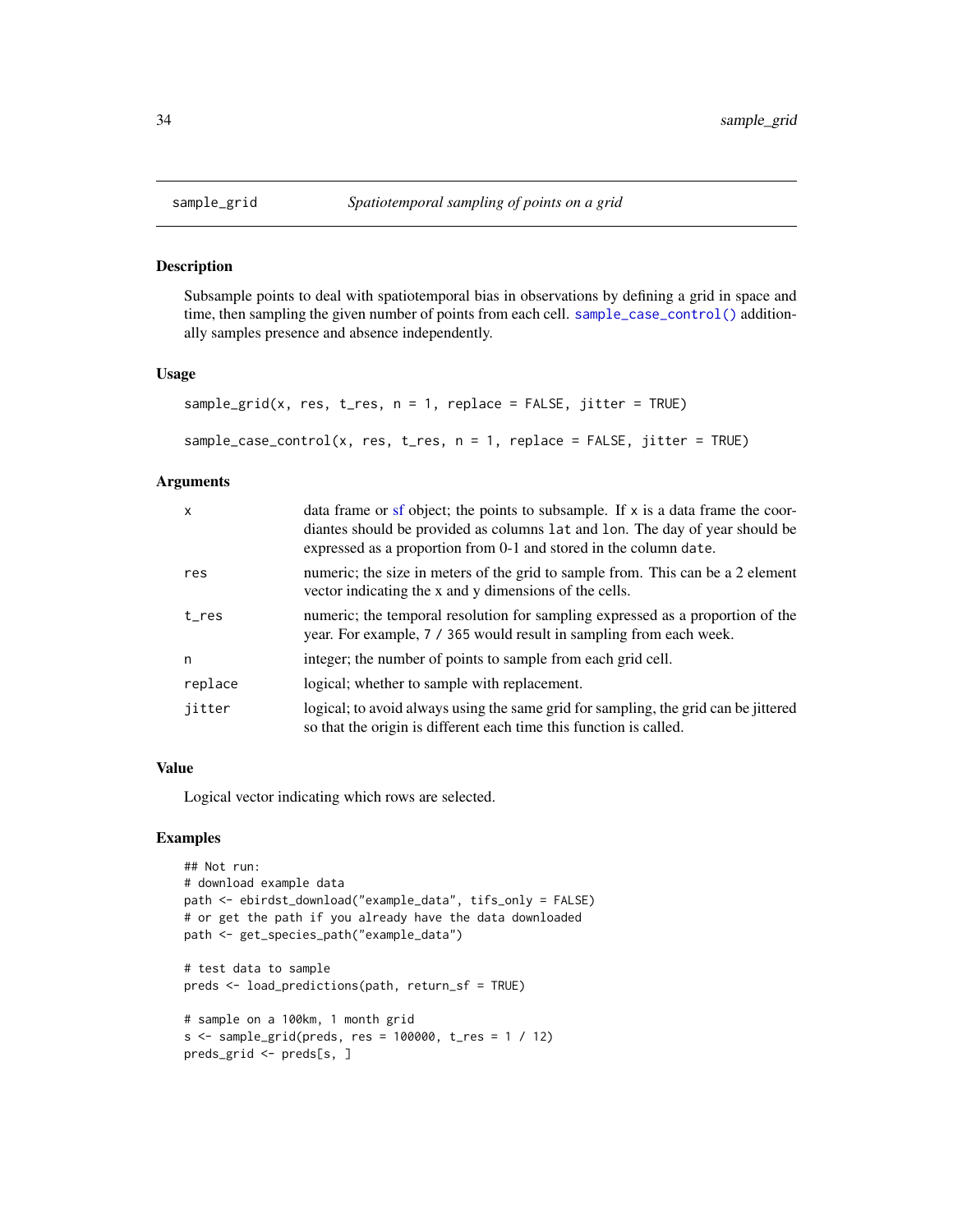```
# case control sampling independently samples presence and absence
s <- sample_case_control(preds, res = 100000, t_res = 1 / 12)
preds_cc <- preds[s, ]
# grid sampling preserves the presence/absence ratio
table(preds$obs > 0) / nrow(preds)
table(preds_grid$obs > 0) / nrow(preds_grid)
# while case control sampling increases the prevelance of presences
table(preds_cc$obs > 0) / nrow(preds_cc)
# plot
library(sf)
p \leq -px(max = c(0, 0, 0, 0))plot(st_geometry(preds), col = "black", pch = 19, cex = 0.2)
plot(st\_geometry(preds_cc), col = "red", pch = 19, cex = 0.5, add = TRUE)## End(Not run)
```
<span id="page-34-1"></span>set\_ebirdst\_access\_key

*Store the eBird Status and Trends access key*

# **Description**

Accessing eBird Status and Trends data requires an access key, which can be obtained by visiting https://ebird.org/st/request. This key must be stored as the environment variable EBIRDST\_KEY in order for [ebirdst\\_download\(\)](#page-6-1) to use it. The easiest approach is to store the key in your .Renviron file so it can always be accessed in your R sessions. Use this function to set EBIRDST\_KEY in your .Renviron file provided that it is located in the standard location in your home directory. It is also possible to manually edit the .Renviron file. The access key is specific to you and should never be shared or made publicly accessible.

#### Usage

```
set_ebirdst_access_key(key, overwrite = FALSE)
```
#### Arguments

| kev       | character; API key obtained by filling out the form at https://ebird.org/st/request.                |
|-----------|-----------------------------------------------------------------------------------------------------|
| overwrite | logical; should the existing EBIRDST_KEY be overwritten if it has already been<br>set in .Renviron. |

#### Value

Edits .Renviron, then returns the path to this file invisibly.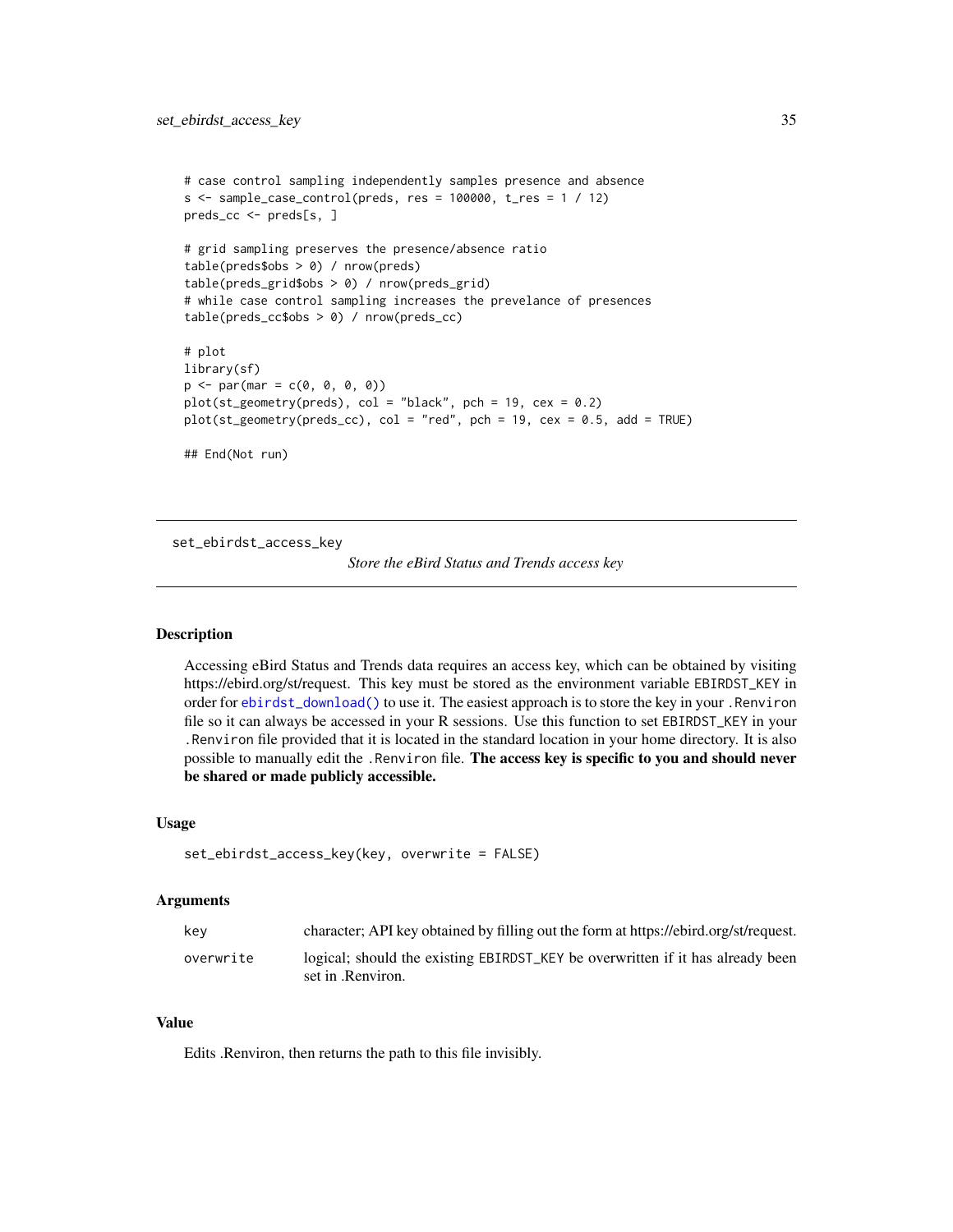36 stixelize

#### Examples

```
## Not run:
# save the api key, replace XXXXXX with your actual key
set_ebirdst_access_key("XXXXXX")
```
## End(Not run)

stixelize *Generate polygons for eBird Status and Trends stixels*

### **Description**

eBird Status and Trends divides space and time into variably sized "stixels" within which individual base models are fit. The process of stixelization is performed many times and the prediction at any given point is the median of the predictions from all the stixels that that point falls in. [load\\_stixels\(\)](#page-26-1) loads information on all the stixels that compromise a species' Status and Trends model, with stixels identified by the location of their centroid. This function uses this information to define polygons for each stixel and attaches them to the original data in the form of an [sf](#page-0-0) object.

#### Usage

stixelize(x)

# Arguments

x data.frame or [sf](#page-0-0) object; stixel summary data loaded with [load\\_stixels\(\)](#page-26-1), or any other data frame with fields lon, lat, stixel\_width, and stixel\_hight.

#### Value

[sf](#page-0-0) object with geometry column storing polygons representing the stixels boundaries.

```
## Not run:
# download example data
path <- ebirdst_download("example_data", tifs_only = FALSE)
# or get the path if you already have the data downloaded
path <- get_species_path("example_data")
# load stixel summary information
stixels <- load_stixels(path)
# build stixel polygons
stixelize(stixels)
## End(Not run)
```
<span id="page-35-0"></span>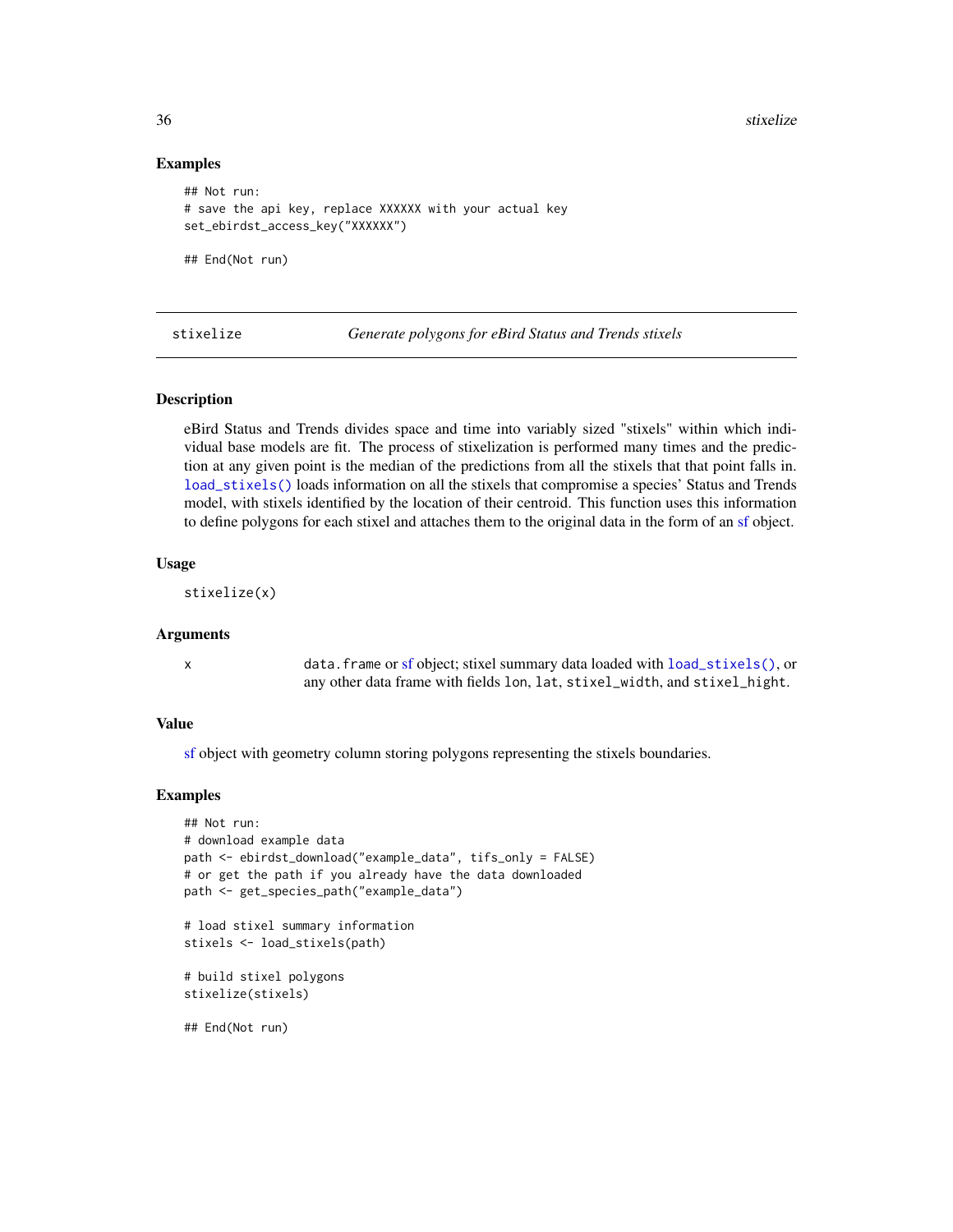<span id="page-36-1"></span><span id="page-36-0"></span>

#### Description

eBird Status and Trends divides space and time into variably sized "stixels" within which individual base models are fit. The process of stixelization is performed many times and the prediction at any given point is the median of the predictions from all the stixels that that point falls in. For a given spatiotemporal extent, this function identifies the set of stixels whose centroids fall within that extent and calculates the spatial footprint of these stixels, i.e. a surface indicating the proportion of the selected stixels that contribute information to model estimates at each location. This footprint gives an estimate of where the information for the model predictions, predictor importances (PIs), and partial dependencies (PDs) come from.

#### Usage

```
stixel_footprint(path, ext)
```
## S3 method for class 'stixel\_footprint'  $plot(x, \ldots)$ 

#### Arguments

| path     | character; full path to directory containing the eBird Status and Trends products<br>for a single species. |
|----------|------------------------------------------------------------------------------------------------------------|
| ext      | ebirdst extent object; the spatioley extent to filter the data to.                                         |
| x        | stixel footprint object to map.                                                                            |
| $\cdots$ | ignored.                                                                                                   |

#### Value

A [stixel\\_footprint](#page-36-1) object consisting of a list with three elements:

- footprint: a RasterStack giving the percentage of the selected stixels that are contributing to each grid cell.
- centroids: an [sf](#page-0-0) object containing the stixel centroids points.
- extent: an [ebirdst\\_extent](#page-7-1) object specifying the chosen spatiotemporal extent.

The stixel footprint can be mapped by calling [plot\(\)](#page-0-0) on the returned [stixel\\_footprint](#page-36-1) object.

```
## Not run:
# download example data
path <- ebirdst_download("example_data")
# or get the path if you already have the data downloaded
path <- get_species_path("example_data")
```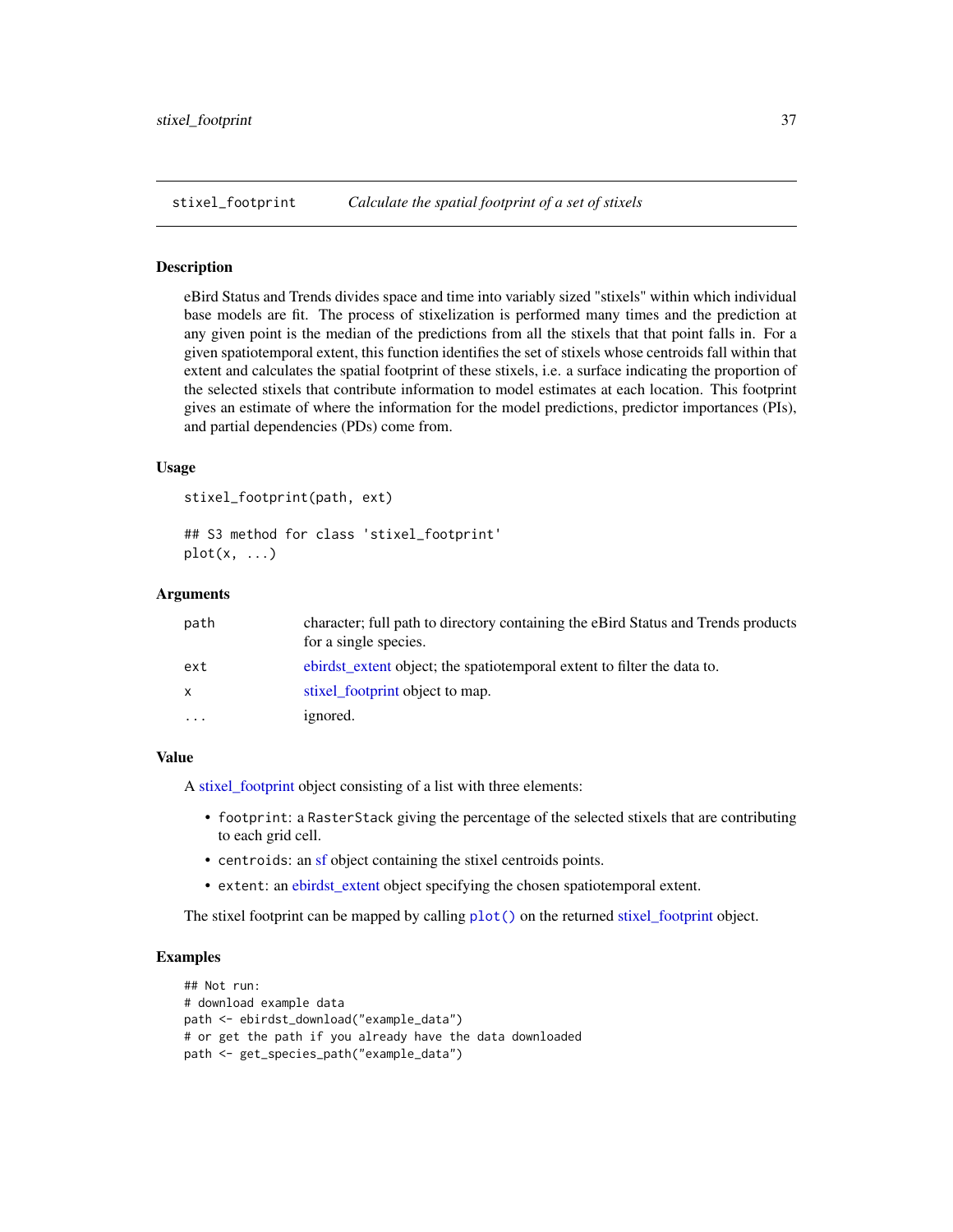```
# define a spatiotemporal extent
bb_vec <- c(xmin = -86, xmax = -83, ymin = 42, ymax = 45)
e \le - \text{ebirdst\_extent}(bb\_vec, t = c("05-01", "05-31"))# calculate effective extent map
footprint <- stixel_footprint(path, ext = e)
plot(footprint)
```
## End(Not run)